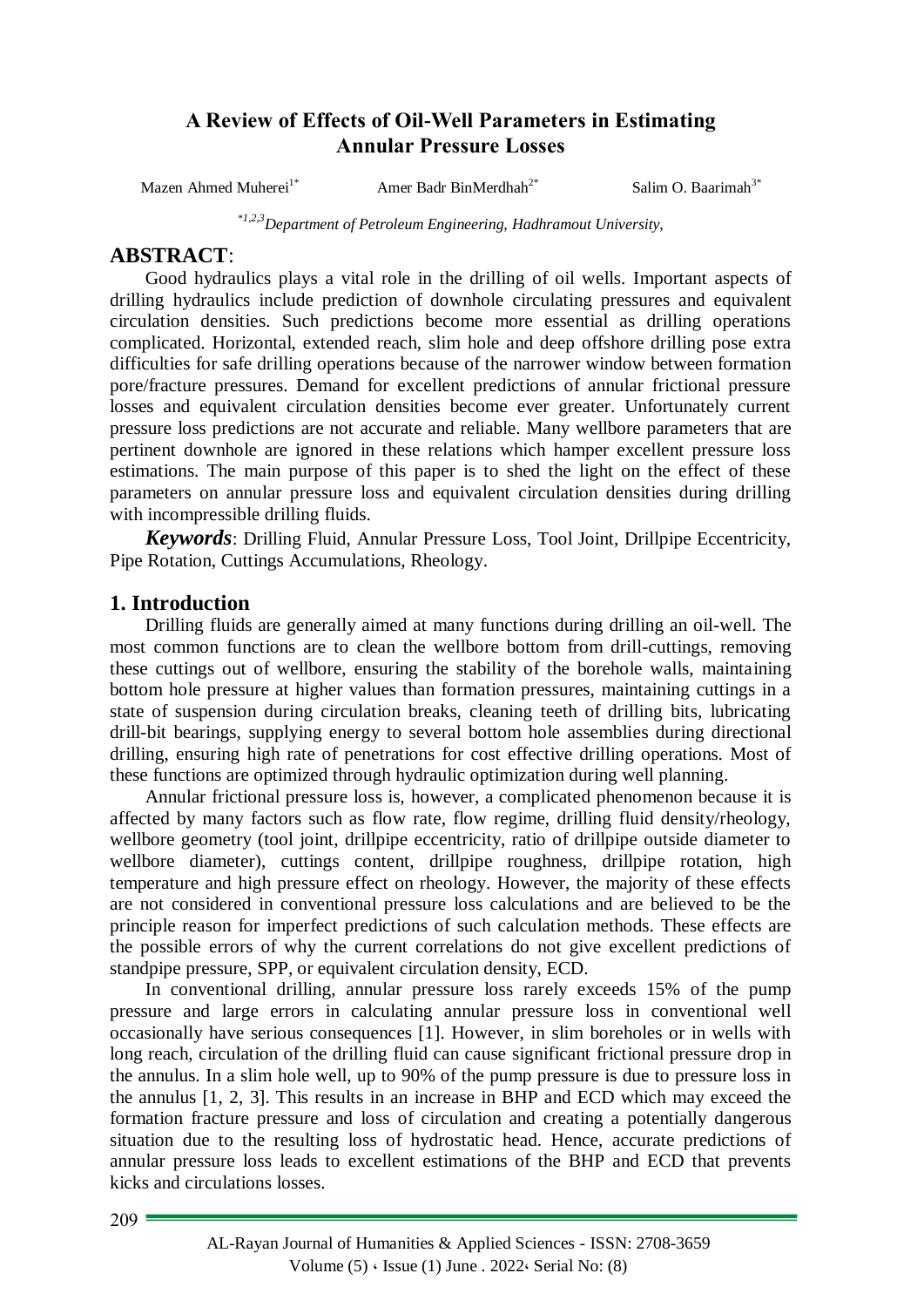Rheological models are equations that relate shear stress with shear rate. Drilling fluid models and their derived parameters are used for fluid hydraulics calculations. However, there are issues related to selection of appropriate models, how they are matched to measured data, and how they are used for pressure-loss calculations [4]. The assumptions made, considering the application of these models to represent the flow of a drilling fluid in a drilling well, are: (1) the drilling fluid is incompressible; (2) the rheology of the drilling fluid is constant versus pressure and temperature. Based on these models, expressions to calculate average velocity, Reynolds number and pressure drops, both in circular and annular sections, has been developed. Those expressions have been obtained solving simultaneously the equations of momentum and mass conservation [5]. The assumptions made in developing such expressions are: (1) steady state flow; (2) axial flow; (3) concentric annular and circular sections; (4) annular sections has been considered as a rectangular slot; (5) laminar and turbulent flow are only considered. In reality, none of these assumptions are completely valid, and the resulting system of equations will not perfectly describe the flow of drilling fluids. Recently, several research has been conducted toward removing these assumptions but the additional computational complexity required to remove the assumptions above has not been justified in practice.

Several studies investigated the effect of tool joint restrictions, drillpipe rotation, drillpipe eccentricity and cuttings beds accumulations at the low side of the well on annular frictional pressure losses and equivalent circulation densities as well as the effect of high temperature and pressure on drilling fluid properties. Therefore, a critical review on the effect of such factors on frictional pressure loss of drilling fluid is a mandatory endeavour before incorporating such effects in applied mathematical modelling. In this paper in-depth review of these effects are presented and discussed.

### **2. Effect of Tool Joint Restrictions**

The tool joint is a necessary part to extend the drillpipe. These components are fabricated separately from the pipe body and welded onto the pipe at a manufacturing facility. The tool joint provide high-strength, high pressure threaded connections that are sufficiently robust to survive the heavy duty and extreme loads at the rig. Tool joints have smaller inside diameters than the drillpipe body and larger outside diameter.

The presence of tool joints causes restriction against flow in pipes with contraction and expansion of the fluid as it enters and exits the tool joint [6, 7]. The pressure loss caused by entry into the tool joint is small compared with the exit losses [8]. On the other hand, tool joints have larger outside diameter that changes the annulus geometry between the drillpipe and the casing/hole resulting in strong turbulence and fluid acceleration that generates additional viscous dissipations and pressure losses [9, 8]. This effect is assumed minimal because fluid velocity is so low in the annulus [9].

Jeong and Shah [7] performed tool joint tests with water and polymeric fluids to investigate the effect of tool joint on the annular friction pressure. It was found that the effect of the tool joint on the annular friction pressure was significant. This effect resulted in 29% increase in friction pressure at 5 bbl/min and up to 75% increase at 8.5 bbl/min for the flow of fluid in 5 1/2-in - 2 1/2-in annulus (Figure 1). Smaller pressure losses were reported by Hemphill et al. [10] where the results show that the tool-joint can increase the annular loss up to 12%.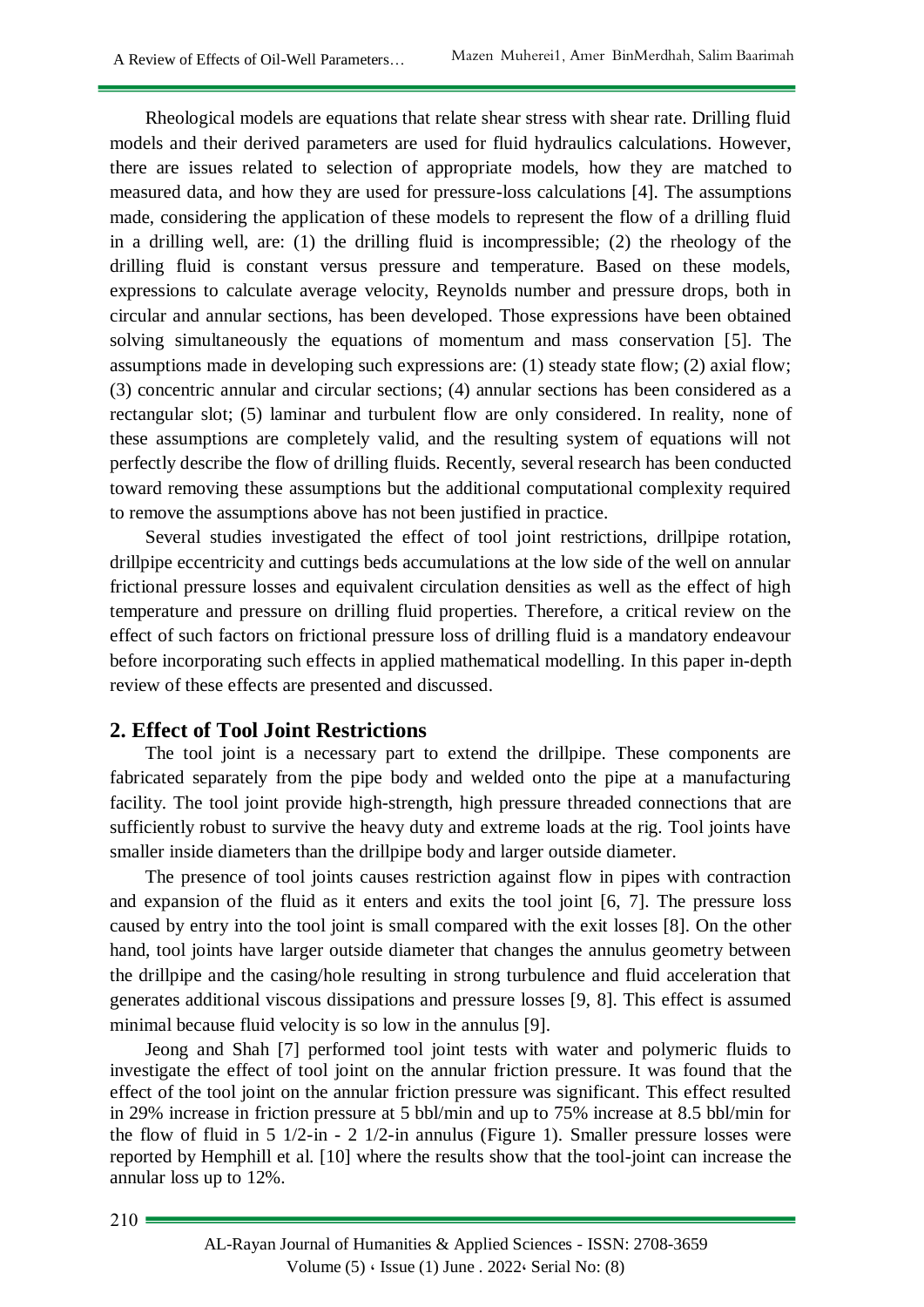

Figure 1: Effect of Tool-Joint on frictional pressure loss [7]

Similarly, Enfis [11] conducted theoretical and experimental work to investigate the hydraulic effects of both rotating and non-rotating tool-joints on annular pressure losses. Annular flow experiments were carried out for different flow rate, fluid rheology, annular geometry, rotation speed of the inner pipe. Experimental results show substantial increase in pressure loss gradient around the tool-joints. The pressure loss increases strongly depending on fluid properties and flow geometries. The overall effect of tool-joint on the annular pressure ranged from 11% to 31%. The contraction and expansion parts of the tool-joint create strong flow disturbances and turbulent flow conditions that cause the pressure loss to increase. The fluid velocity in the narrow annulus of a tool-joint is high and results in increased friction pressure loss. Therefore, ignoring the tool joint effect causes considerable error in pressure loss calculations [6-9, 11-12]

### **3. Effect of Drillstring Rotation**

Pipe rotation is mandatory to rotary drilling as it is responsible for many functions. Generally, drilling community believes that pipe rotation helps hole cleaning particularly in horizontal and highly deviated wellbores [13-15]. However, there has been a lack of studies to describe effect of pipe rotation in frictional pressure loss. Lately, it has been shown that the drillstring rotation affects the pressure loss significantly, particularly, for slim hole, extended reach, horizontal and highly deviated drilling applications. The influence of drillpipe rotation can be substantially depending on rotation speed, fluid properties, flow regimes, diameter ratio and eccentricity. Drillpipe rotation even for fairly small rotation rates, creates unstable flow and promotes transition from laminar to turbulent flow [9, 12]. Saasen [12] argues that turbulences may take place because of pipe rotation, even without axial flow and the transversal motion of the drillstring, creates vortices that destabilize the flow. Consequently, the annular frictional pressure loss is increased even though the drilling fluid becomes thinner because of added shear rate. However, mixed effect of drill pipe rotation has been reported by several studies.

McCann et al. [1] conducted flow experiments in narrow annuli to provide data on the effects of pipe rotation, flow regime, fluid properties and eccentricity on pressure loss in narrow annuli. They concluded that the pressure loss for Power Law (PL) fluids increases with increasing pipe rotation in turbulent flow and decreases with increasing pipe rotation in laminar flow. In line with these observations, other researchers reported reduction of annular pressure loss with the increase in the rotation speed with PL fluids at low flow rates, however, at high flow rates, annular pressure losses increased with the increase in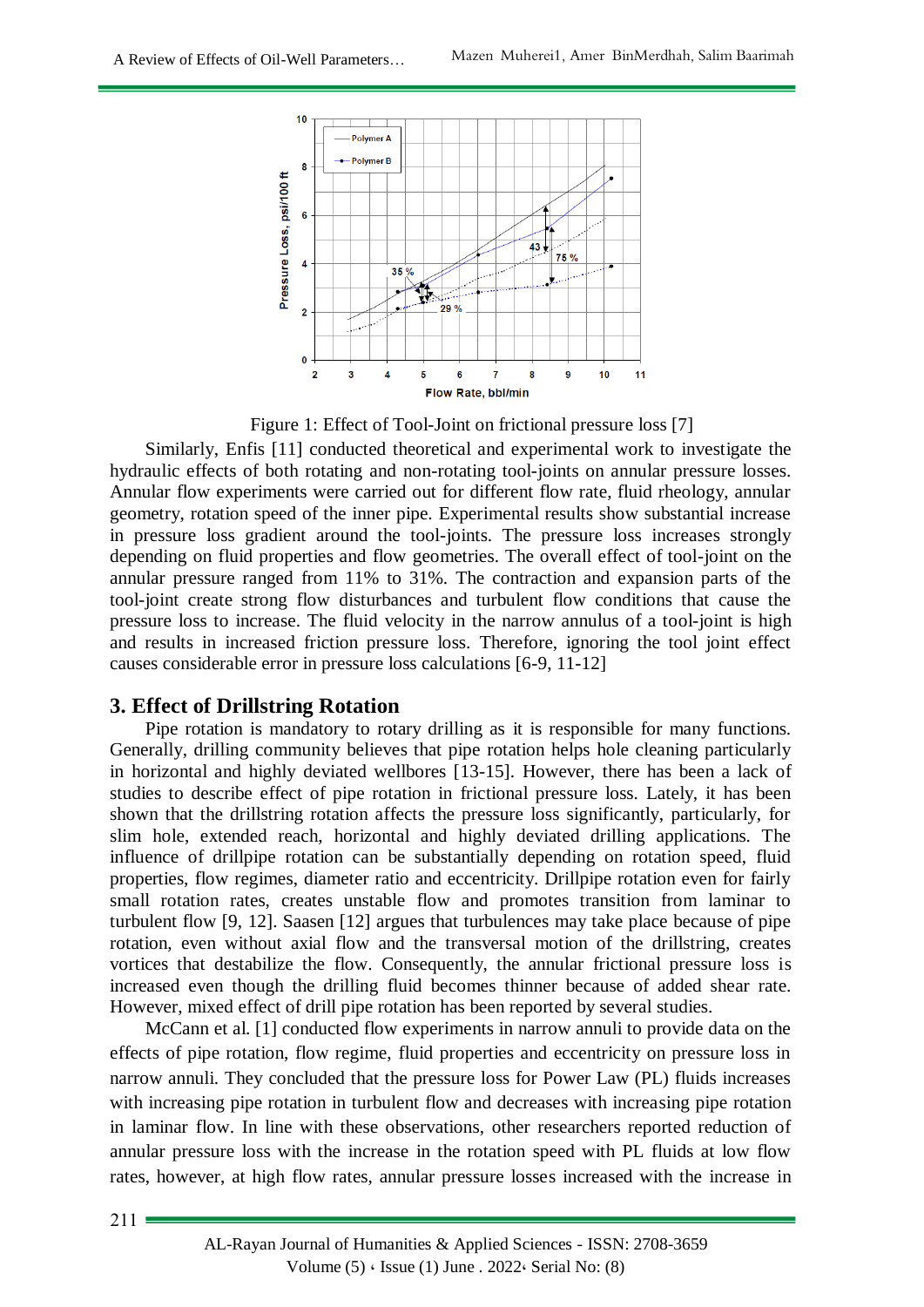pipe rotation [16-17]. However, Hansen and Sterri [18] results show that for laminar flows when Taylor number is greater than the critical Taylor number (i.e. Taylor number of a flow at the onset of Taylor vortices), the friction pressure loss increases with rotation speed. Otherwise, the pressure loss decreases with increasing pipe rotation speed. Opposite observations has been reported by Ozbayoglu and Sorgun [19-20] particularly at low Reynolds number, annular pressure loss increased as the rotation increases. However, as flow rate increases, the effect of pipe rotation on the annular pressure loss diminishes and eventually becomes negligible.

Based on numerical simulations, Ooms et al. [21] pointed out, that in the case of a concentric drillpipe, rotation does not influence the axial pressure drop for a stationary, fully developed laminar flow of a Newtonian liquid. However, when the drillpipe is placed in an eccentric position, the axial pressure drop increases with increasing rotation speed. These results have been reproduced later on by Wei et al. [22] for non-Newtonian fluids using the full scale Tulsa university drilling research project (TUDRP) flow loop. Wei et al. reported an increase in annular frictional pressure loss with increasing inner pipe rotation, particularly for tests without centralizers. This was in contrary to the result of their theoretical model. This effect was attributed to the drillpipe lateral motion during rotation which creates lateral flow in the annulus and hence the laminar flow is disrupted. Flow tests were run with centralizers to ensure axial rotation of the drillpipe without lateral motion. The results show a reduction in annular frictional pressure loss with increasing pipe rotation. Shear thinning effect and reduction in apparent viscosity of PL fluids are considered the main reason behind this effect. This effect was not dominant in flow tests without centralizers since the shear thinning effect induced by pipe rotation is smaller than the effect of pipe lateral motion. The effect of drillpipe rotation on annular pressure loss is affected by mud properties, flow rate, wellbore geometry, and drillpipe rotary speed.

The increase in annular pressure loss is more pronounced in thin mud with high pipe rotary speed in an eccentric pipe configuration. The TUDRP flow loop is designed to approximate real drilling situation with 41/2-in drillpipe and 8-in transparent acrylic outer pipe with a total length of 85 ft. The tested polymeric fluids have follow the PL model with "n" values range from 0.4228 to 0.7582 and "K" values range from 0.007 to 0.039 lb.s<sup>n</sup>/ft<sup>2</sup>. Drillpipe rotary speeds range from 0 to 120 revolution per minute (rpm). Eccentricities range from 0 to 0.5 and flow rates range from 150 to 350 gallon per minute (gpm). Laminar flow is maintained in all tests.

A number of field studies have been undertaken for the purpose of evaluating the effect of pipe rotation on annular friction pressure losses. In separate studies conducted at drilling sites in the North Sea [1, 23-24], the effects of drillpipe rotation were studied while circulating and rotating at various rates inside casing (without cuttings), and results were analysed in terms of changes in ECD as calculated from downhole pressure tool data. In general, results show an increase in pressure losses with increasing the rotary speed. Pando #1 slim hole well was drilled by Mobil in the Madre de Dios region of Bolivia. Hydraulic testing of at this well confirmed that standpipe pressure is sensitive to annular geometry, pipe rotation, and fluid properties [1]. Figure 2 shows that standpipe pressure in Pando #1 increased significantly with increase in pipe rotations.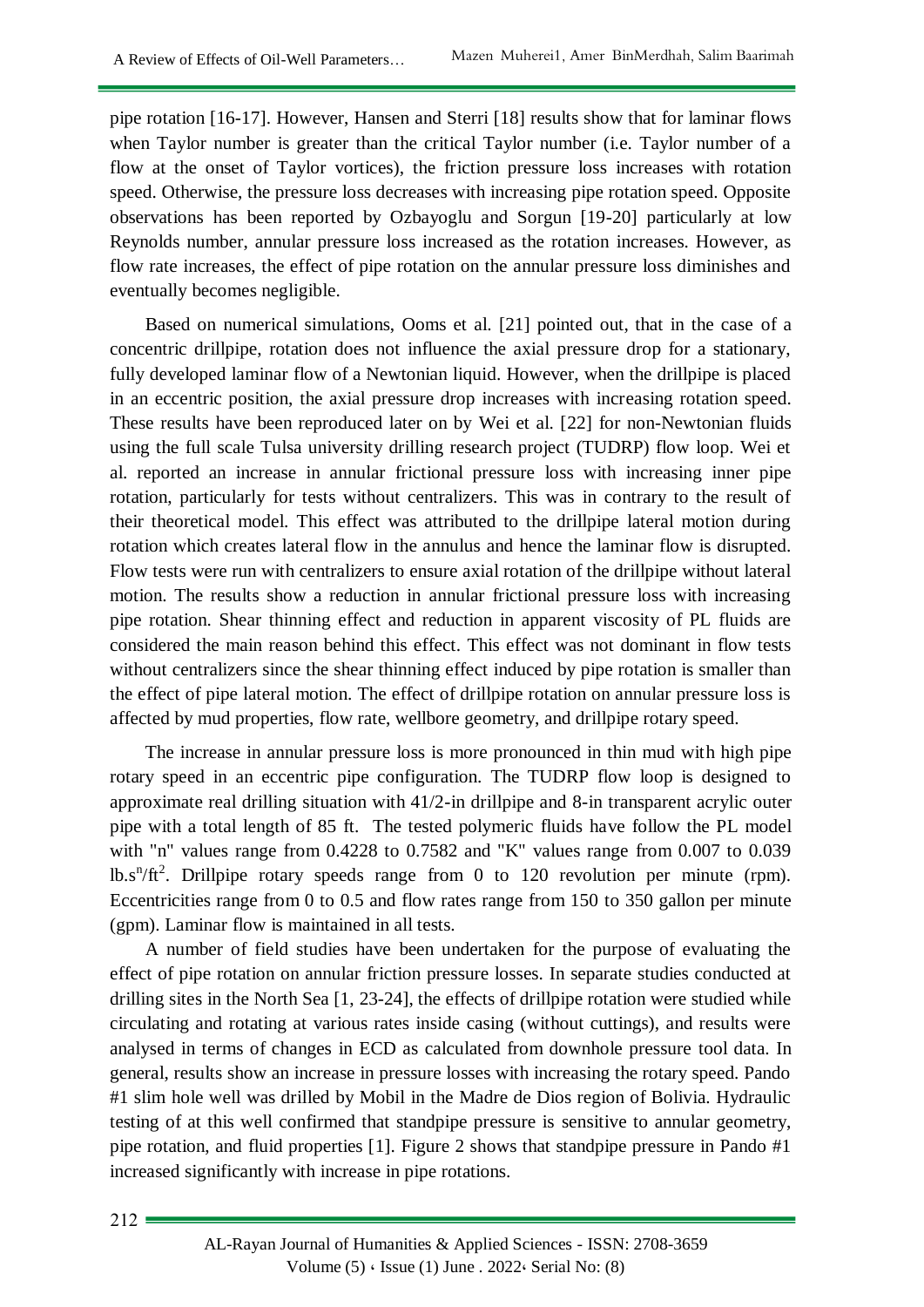

Figure 2: Effect of pipe rotation on standpipe pressure, Pando #1 slim hole well [1] Wei et al. [20] analysed pressure while drilling data from three extended reach wells drilled in Europe. The annular pressure loss increased by 66% to 147% due to pipe rotation. Furthermore, the effect of drillpipe rotation on increasing ECD is greater in cases when the axial flow is reduced and this effect decreases as the axial flow increases. This effect is more pronounced as the gaps become narrower (increasing  $D_p/D_b$ ), and can be quite dramatic in slim hole drilling operations [2, 8, 23-30].

Moreover, the effect of drillpipe rotation on annular pressure and ECD has been dealt with theoretically. Computer simulations indicate that the shear-thinning effect induced by pipe rotation on PL fluids results in reduction of annular frictional pressure loss in both concentric and eccentric pipe configurations. The pressure reduction is most significant for concentric pipe configuration [20]. However, Hemphill et al. [27] noticed that the effect of increasing drillpipe rotation speed at a constant annular velocity produced a non-linear increase in ECD. The ratio of the outer diameter of the drillpipe to the internal diameter of the hole or casing  $(D_p/D_h)$  was found to be a meaningful modelling parameter instead of eccentricity. This is because, while drilling, drillpipe eccentricity is not known with any level of confidence at any one time. Calculation errors obviously result if the incorrect level of drillpipe eccentricity is used, as this can change the local velocity distribution in the annulus. A potential solution to this problem is to gauge all calculations based on diameter ratios  $(D_p/D_h)$  [11, 15, 29-32].

#### **4. Effect of Drillstring Eccentricity**

The annular frictional pressure losses of vertical or near vertical well sections differ from the highly inclined and horizontal wellbores. This is because of natural tendency of the drillstring to lay down on the low side of the wellbore due to gravity. This configuration forms eccentric annulus and generally referred to as drillstring eccentricity. Hence, the assumption of a concentric annulus is often not realistic, particularly, for horizontal and highly deviated wellbores. Moreover, the drillstring is elastic and has the possibility to wobble in the hole during rotation. It can be positioned differently in the wellbore cross section at different depths, depending on inclination and hook load [33]. The pressure losses depend on the annulus eccentricity. Moving the drillstring to the wall of the wellbore generates a wider flow channel in part of the annulus which change the direction and acceleration of the annular flow and reduces the frictional pressure losses significantly (Figure 3) [1, 9, 12].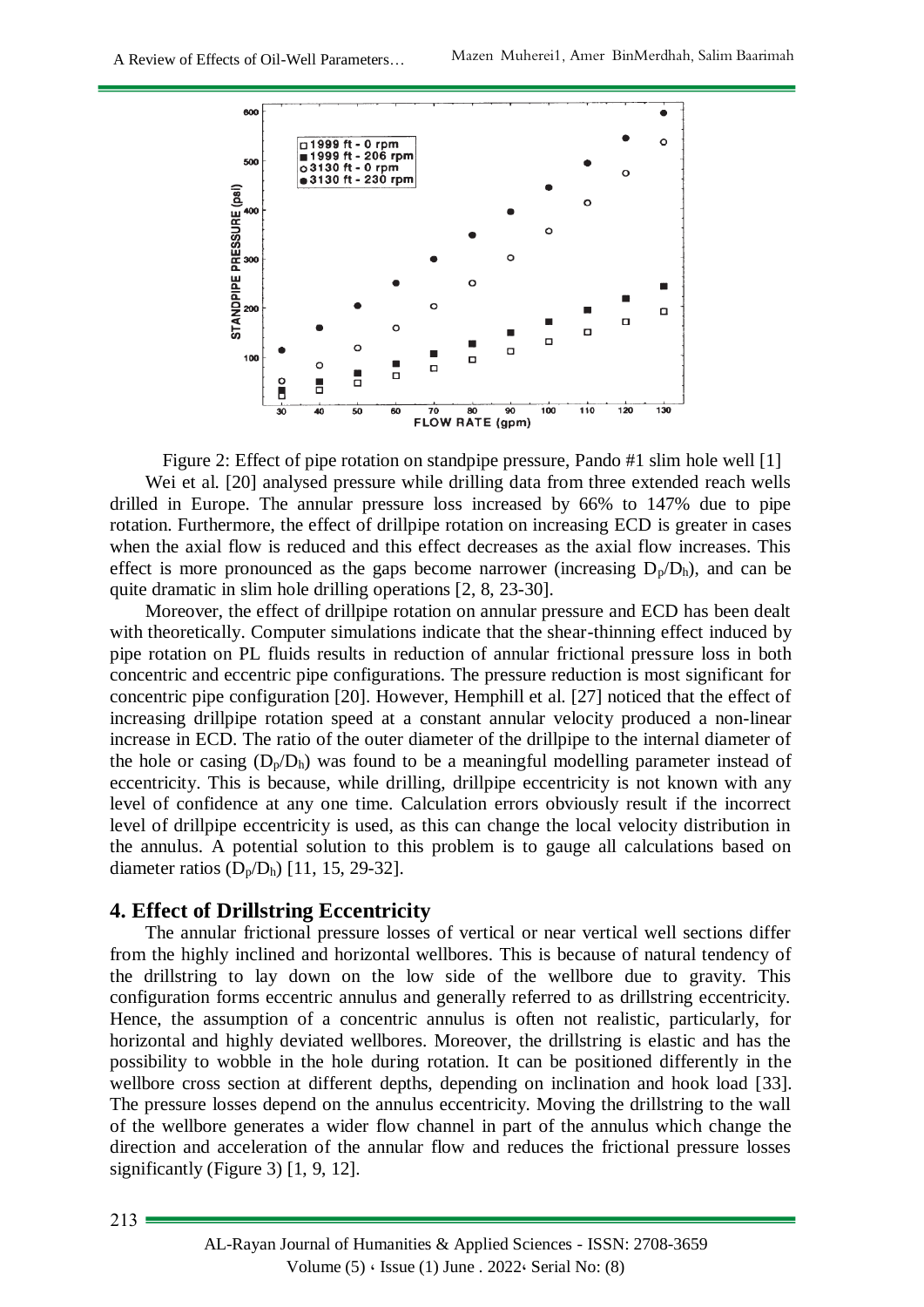

Figure (3): Drillstring eccentricity [33]

Several experimental studies on hydraulics of eccentric annuli have been conducted [3, 16–18, 34-37]. Reported results show decrease in the pressure loss as eccentricity increases. Pressure losses in the range of 18 to 40% less than that of the concentric annulus were reported [36]. Eccentricity can reduce the annular pressure losses significantly as much as 40%, while dependence on fluid rheology and diameter ratio is less pronounced [34]. The effect of eccentricity on fully developed laminar flow of a Newtonian fluid through an annulus without inner cylinder rotation is to produce a flow in which the peak velocity increases progressively with azimuthal location from the narrowest to widest part of the annulus [31]. If the inner cylinder rotates effects of eccentricity vanish and significant increases due to pipe rotation in eccentric narrow annuli were reported.

### **5. Effect of Pipe Roughness**

The effect of pipe roughness can be neglected under laminar flow condition but it is significant in turbulent flow. Friction losses are higher in rough pipes for both Newtonian and non-Newtonian fluids [7]. However because of the chaotic nature and eddies during turbulent flow, it is extremely difficult to arrive at an exact analytical method for determining pressure losses in turbulent flow [38]. Therefore, simplification of friction factor equation becomes necessary. One common form of these simplifications is the use of the Blasius equation [39]. This equation ignores pipe roughness and is applicable only for the calculation of pressure drop in smooth pipes. However, drillpipes are sometimes rather old and have rough interior surfaces [9]. This equation depends only on the Reynolds number and has been used by many textbooks [38, 40-47]. Different researchers use different coefficients for the equation which therefore, represent a considerable source of error during pressure loss estimations in turbulent flow [6].

The equation for the pressure losses in turbulent flow of a Newtonian fluid in pipe is known as the Fanning Equation (Eq. 1) and the friction factor "*f*" defined by this equation is called the Fanning friction factor. All the terms in this equation, except for the friction factor, can be determined from the operating parameters. The friction factor in turbulent flow is a function of the Reynolds number and pipe roughness.

$$
\frac{dp}{dL} = \frac{4fV^2\rho}{2D} \quad \dots \dots \dots \quad \text{Eq. 1}
$$

An empirical correlation (Eq. 2) for the determination of friction factors for fully developed turbulent flow in circular pipes has been presented by Colebrook [48]. The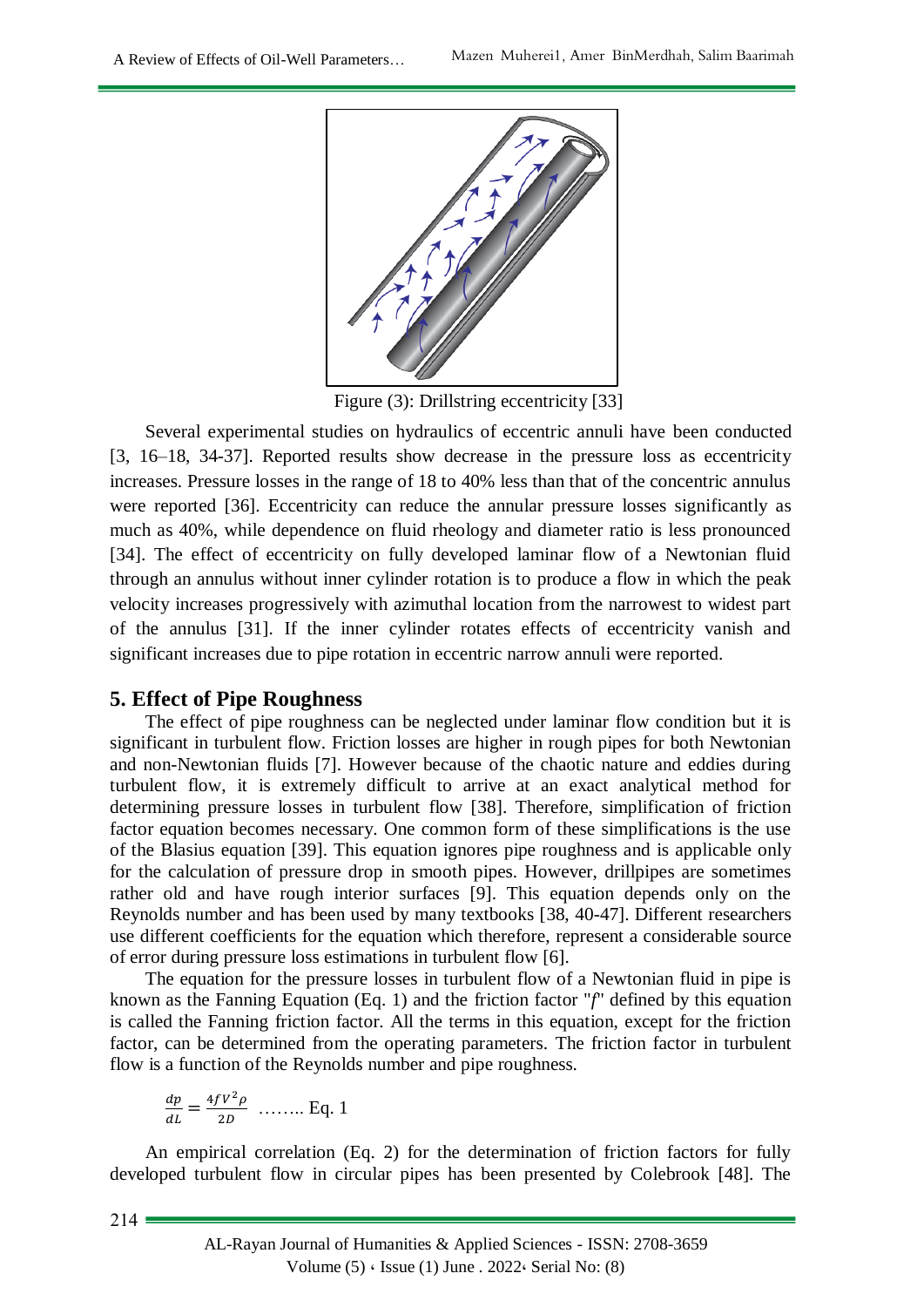Colebrook equation is a referential standard for its estimation of friction factor [49]. This equation, though accurate, is an implicit equation. This means friction factor appears both inside and outside the log term of Colebrook's equation. The friction factor hence, is either solved by numerical/iterative solution or one finds "*f*" from a graph. A plot of friction factor against Reynolds number on log-log paper is called Moody/Fanning/Stanton chart [42].

$$
\frac{1}{\sqrt{f}} = -4\log \left[ 0.269 \frac{\epsilon}{D} + \frac{1.255}{N_{Re}\sqrt{f}} \right] \dots \dots \dots Eq. 2
$$

*Where:*  $f$  *is the friction factor;*  $\epsilon/D$  *is the relative roughness;*  $\epsilon$  *is the equivalent sand-grain roughness; D is the hydraulic diameter of the pipe;*  $N_{Re}$  *is the Reynolds number.*

Colebrook and White provided another implicit equation which have been widely accepted (Eq. 3) by combining the Prandtl's formula (Eq. 4) for the smooth pipes and von Karman's formula for the fully rough regime (Eq. 5) [50]. However, many explicit equations have been proposed so far, but they are either not accurate, or they are accurate but not simple.

$$
\frac{1}{\sqrt{f}} = -2\log\left[\frac{\epsilon}{3.7D} + \frac{2.51}{N_{Re}\sqrt{f}}\right] \dots \dots \dots \text{Eq. 3}
$$

$$
\frac{1}{\sqrt{f}} = 2\log\left[\frac{N_{Re}\sqrt{f}}{2.51}\right] \dots \dots \dots \text{Eq. 4}
$$

$$
\frac{1}{\sqrt{f}} = \log\left[\frac{3.7D}{\epsilon}\right] \dots \dots \text{Eq. 5}
$$

One simple form of explicit equations found in drilling literature is the modified Moody [51] friction-factor. This equation provides a broader perspective in that laminar, transitional, and turbulent regimes are easily identified and compared regardless of geometry [52]. The original Moody correlation was developed in 1947 and is valid for all ranges of the Reynolds numbers and the relative roughness. Moody original friction factor relationship is shown in equation (6). The Modified friction factor uses a roughness of 0.00001 can be expressed as in equation (7).

$$
f_t = 5.5 \times 10^{-3} \left[ 1 + \left( 2 \times 10^4 \frac{\varepsilon}{D} + \frac{10^6}{N_{Re_p}} \right)^{1/3} \right] \dots \dots \text{ Eq. 6}
$$
  

$$
f_t = 0.001375 \left[ 1 + \left( 2 \times 10^4 \frac{0.00001}{D} + \frac{10^6}{N_{Re_p}} \right)^{1/3} \right] \dots \dots \text{ Eq. 7}
$$

Another explicit equation is the Churchill equation (Eq. 8) first proposed by Churchill [53] in 1973. This equation is valid only for the turbulent regime [54]. Chen's [55] correlation (Eq. 9) is also an explicit form of Colebrook-White equation and give similar accuracy to the Colebrook-White equation that was employed for generating the friction factor chart widely used in the petroleum industry [46]. Haaland [50] explicit equation (Eq. 10) is also used in drilling industry. Haaland equation is one of the fastest and accurate correlation among the other correlations [56]. The application range as the Colebrook equation:  $0 < \varepsilon/D < 0.05$  by  $3000 < N_{RE} < 10^8$ .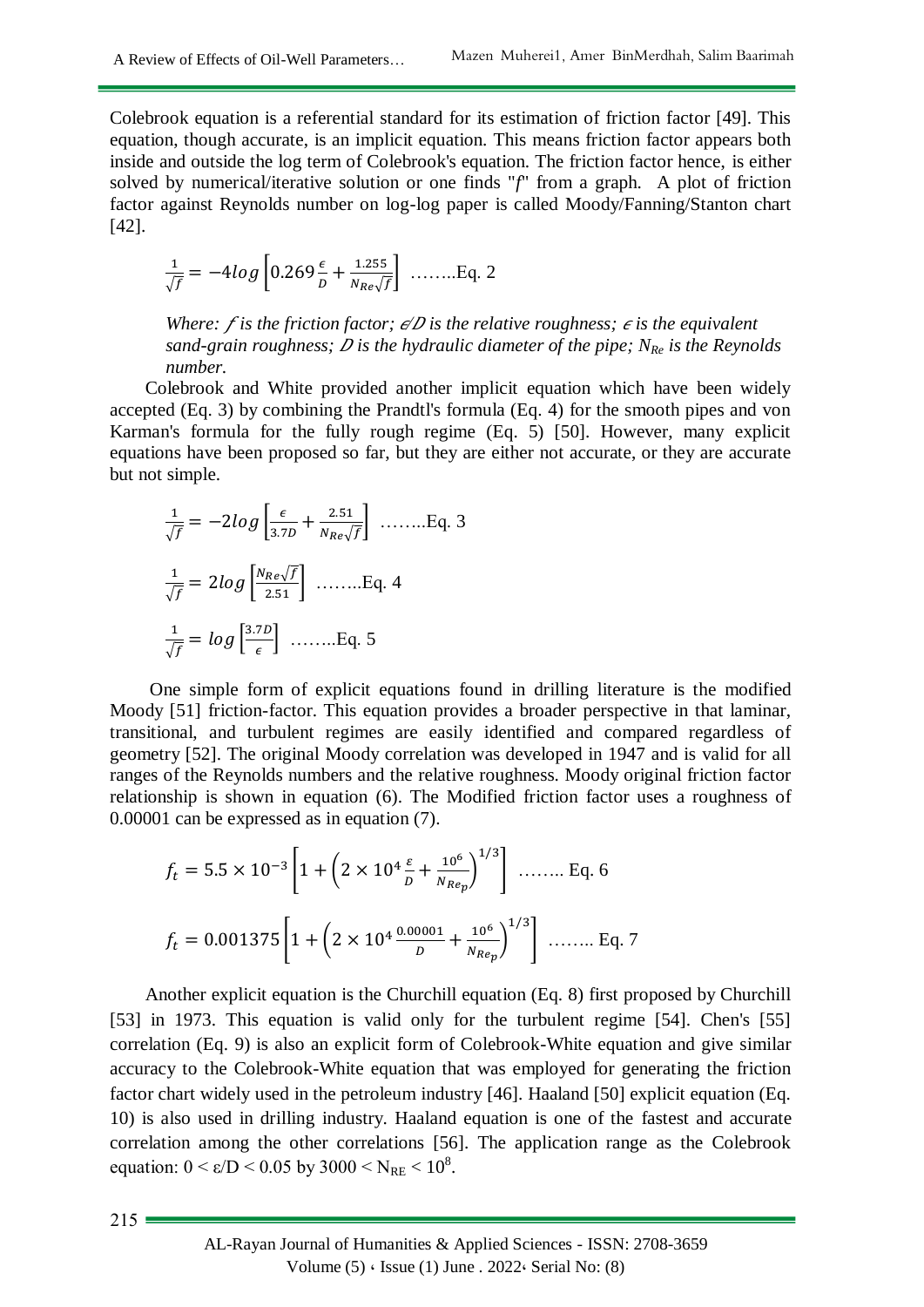$$
\frac{1}{\sqrt{f}} = -2\log\left[\frac{\epsilon}{3.71D} + \left(\frac{7}{N_{Re}}\right)^{0.9}\right] \dots \dots \text{Eq. 8}
$$
\n
$$
f = \left[ -4\log\left[\frac{\epsilon}{3.7065} - \frac{5.0452}{N_{Re}}\log\left[\frac{\epsilon^{1.1098}}{2.8257} + \left(\frac{7.149}{N_{Re}}\right)^{0.8981}\right] \right] \right]^{-2} \dots \dots \text{Eq. 9}
$$
\n
$$
\frac{1}{\sqrt{f}} = -1.8\log\left[\left(\frac{\epsilon}{3.7D}\right)^{1.11} + \frac{6.9}{N_{Re}}\right] \dots \dots \text{Eq. 10}
$$

For Power-Law fluids, the Colebrook correlation does not give accurate results and the Dodge and Metzner [57] correlation is used instead [42]. Equation (11) depicts Dodge and Metzner correlation. Dodge and Metzner offered an exhaustive experimental and theoretical study on flow of turbulent flow in non-Newtonian in smooth pipes. They extended von Karman's work on turbulent flow friction factors to include the Power -Law fluids. This correlation has found wide application in the oil and gas industry but tends to over predict the frictional pressure loss [42, 58].

$$
\sqrt{\frac{1}{f}} = \frac{4}{n_p^{0.75}} \log \left[ N_{Re} f \left( 1 - \frac{n_p}{2} \right) \right] - \frac{0.395}{n_p^{1.2}} - \dots \dots \dots \text{Eq. 11}
$$

In practice it would be extremely difficult to routinely measure pipe wall roughness while the pipe is in service [38]. However, drilling fluids are relatively viscos and the Reynolds number seldom exceeds 100,000. Also for most wellbore geometries, the relative roughness is usually less than 0.0004 [42]. For smooth pipe and Reynolds number range of 2100 to 100,000, a straight-line approximation on a log-log plot of of the Colebrook function is made possible. This approximation is first presented by Blasius [39] and is given by equation (12).

$$
f = \frac{0.0791}{N_{Re}^{0.25}} \dots \dots \dots \text{Eq. 12}
$$

Because of this, most researchers use empirical relations to calculate the friction factor. Moore, Adams, Rabia, Bourgoyne et al. and Carden et al. [38, 40-42, 45] treat the turbulent flow of PL and Bingham Plastics (BP) similarly. However, resulting turbulent flow equations are slightly different because they used different relationships between friction factor and Reynolds number. Moore used a different linear relationship between the friction factor and the Reynolds number  $(f = 0.046/Re^{0.2})$  than those used by Adams, Bourgoyne et al.  $(f = 0.0791/Re^{0.25})$  and Rabia  $(f = 0.057/Re^{0.2})$ . Similarly, Carden et al. used different linear relationships  $(f = 0.0458/Re^{0.19} \& f = 0.058/Re^{0.22})$ . The Blasius form of the turbulent-flow friction factor for non-Newtonian fluids is a function of Reynolds number  $N_{\text{Re}}$  (Eq, 13 and Eq. 14) and the PL rheological parameter " $n_p$ ". The expressions for "a" (Eq, 15) and "b" (Eq, 16) are based on curve fits of data taken on PL fluids [52, 59]. API [60] adopted these values to be used in the Blasius equation for turbulent flow friction factor estimations in API RP 13D recommended practice.

$$
f_t = \frac{a}{N_{Re_p}b} \quad \dots \dots \text{Eq. 13}
$$
\n
$$
N_{Re_G} = \frac{\rho V^2}{19.36\tau_w}; \quad N_{Re_p} = \frac{928\rho V_p}{\mu_{ep}} \quad \dots \dots \text{Eq. 14}
$$
\n
$$
a = \frac{\log n_p + 3.93}{50} \quad \dots \dots \text{Eq. 15}
$$
\n
$$
b = \frac{1.75 - \log n_p}{7} \quad \dots \dots \text{Eq. 16}
$$

AL-Rayan Journal of Humanities & Applied Sciences - ISSN: 2708-3659 Volume  $(5)$   $\cdot$  Issue  $(1)$  June . 2022 $\cdot$  Serial No:  $(8)$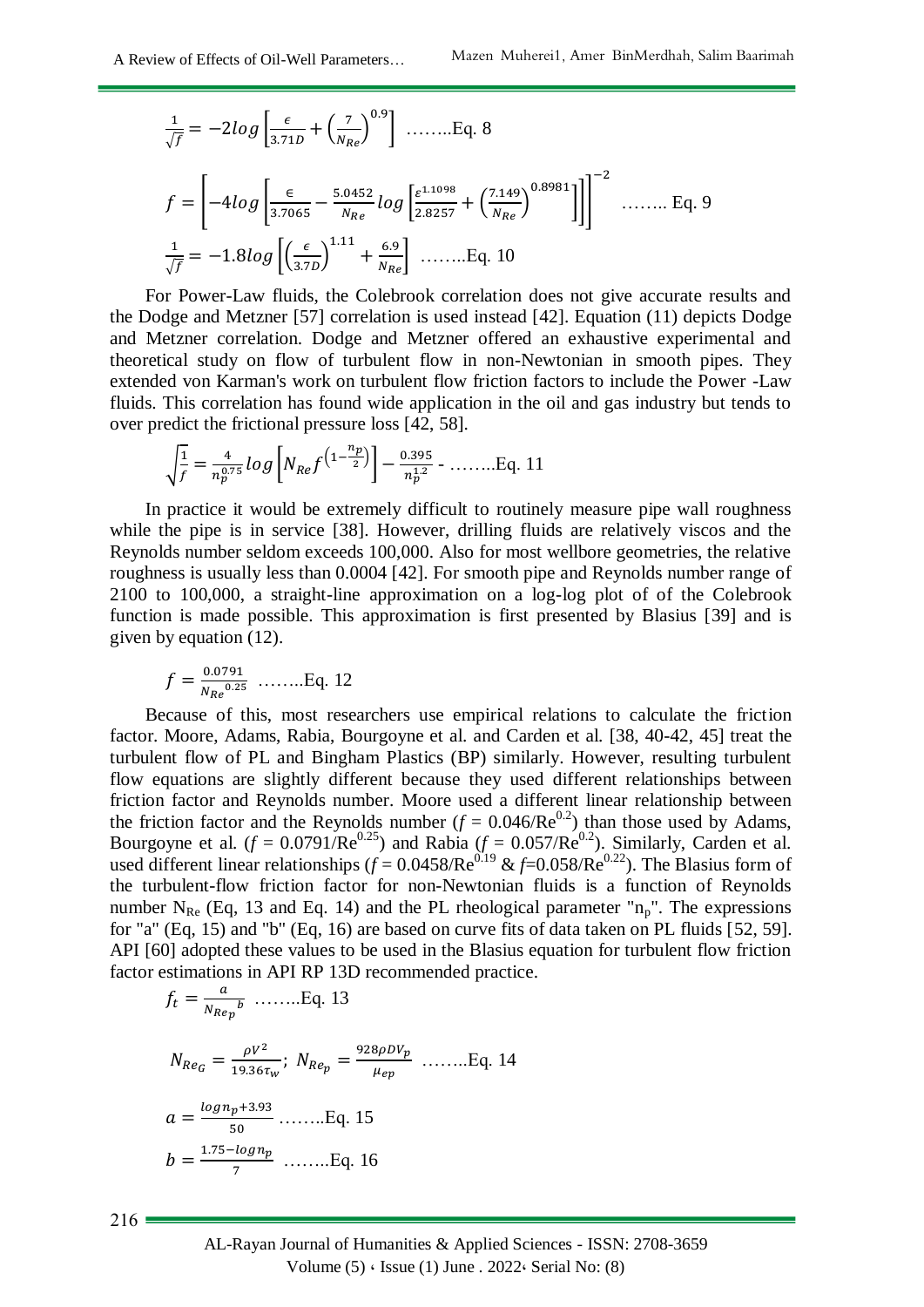Laminar flow friction factor for pipes and concentric annuli are usually defined in equation (17) while for transitional flow the commonly accepted expression for critical number can be used to approximate the transitional flow friction factor (Eq.18). Equation (17) is first suggested by Metzner and Reed [61] for non-Newtonian pseudo-plastic fluids in laminar flow in smooth pipes

Laminar flow: 
$$
f_l = \frac{16}{N_{\text{Re}_G}}
$$
 .......Eq. 17  
Translation *flow*:  $f_{tr} = \frac{16N_{\text{Re}_G}}{(3470 - 1370n)^2}$  .......Eq. 18

*Where: NReG is the generalized Reynolds Number defined previously (Eq. 14).*

It is clear therefore that different frictional factors will be generated for every single flow rate according to the method selected to predict the turbulent frictional pressure losses. Accordingly, different estimates of turbulent frictional pressure losses are expected.

#### **6. Effect of Simplified Hydraulic Diameter**

During annular flow, shear forces will act between the fluid and the outside of the drillpipe and the inside diameter of the wellbore. For concentric annuli, the geometry of conduit can be expressed by the equivalent diameter. Pipe flow equations are extended to annular geometry and the same equations which are used for pipe flow are used to calculate the Fanning friction factor for annulus flow by simply replacing the pipe diameter with an equivalent diameter. Many studies have been undertaken to transform annular flow to pipe flow by developing an effective equivalent diameter.

Several equivalent diameter definitions are proposed, however, two equations are widely used [7, 42]. The first equation (Eq. 19) is based upon the definition of hydraulic radius, which is the ratio of the cross sectional area to the wetted perimeter of the flow channel. The equivalent diameter is equal to four times the hydraulic radius and for concentric annulus it is the difference between the internal diameter of the inner conduit, i.e.  $D_{\text{hyd}} = (D_{\text{h}} - D_{\text{p}})$ . If there is no inner pipe,  $D_{\text{p}} = 0$ , the equivalent hydraulic diameter correctly reduces to the inner diameter of the outer pipe,  $D_h$ . This definition is adopted by API in its recommended practice RP 13D and used in major drilling text books [38, 40-43, 60, 62]. Bourgoyne et al. argue that the wider use of this definition is probably due to the simplicity of the method rather than a superior accuracy. The second most popular equivalent diameter equation (Eq. 20) used is the slot flow approximation for annulus [42]. The second equivalent diameter equation,  $D_{hyd} = 0.816(D_h-D_p)$ , is adopted by Society of Petroleum Engineers (SPE). This definition has been found by comparing different friction pressure loss estimation methods by representing annulus as a circular and rectangular slot. Obviously, the annular friction factors calculated with the first definition are higher than those calculated with the second definition. That is why, if everything else is similar, friction pressure losses calculated by methods that adopt the first definition (API for example) will differ from those calculated by methods that adopt the second definition (SPE/Burgoyne et al. 1986).

$$
D_{hyd} = \frac{4 A_{ann}}{P_{wet}} = 4 \frac{\frac{\pi}{d} (D_h^2 - D_p^2)}{\pi (D_h + D_p)} = D_h - D_p \quad \dots \dots \text{Eq. 19}
$$
  

$$
D_{slot} = 0.816 (D_h - D_p) \quad \dots \dots \text{Eq. 20}
$$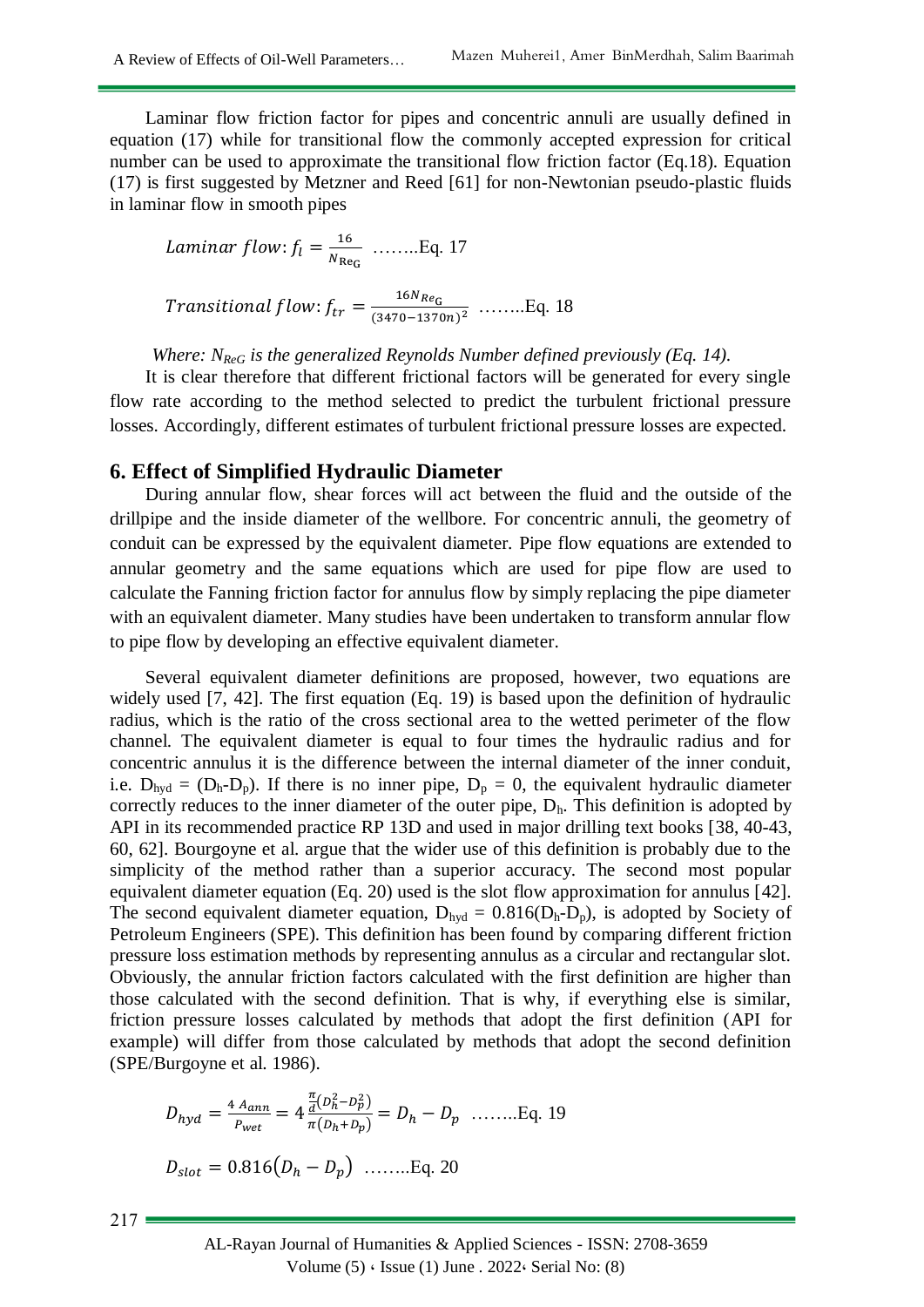*Where: Aann is the cross sectional area of the annulus; Pwet is the wetted perimeter of the annulus;*  $D_h$  *is the inner diameter of the wellbore;*  $D_p$  *is the outer diameter of the drillpipe.*

Several other hydraulic diameter approximations are found in literature and have been used in practice. One expression for the equivalent diameter is presented by Lamb [63] and shown in equation (Eq. 21) by considering the flow system as shell of fluid having radius r. Another equation was developed empirically by Crittendon and is shown in equation (22) [64]. Langlinais et al. [65] studied the effect of "hydraulic diameter", "slot approximation" and "Crittendon criteria" on pressure losses of Bingham Plastics (BP) and Power Law (PL). Results show that the Crittendon criteria used with BP model gave the most accurate pressure loss prediction for all fluid samples. Jensen and Sharma [66] evaluated different friction factor and equivalent diameter definitions and found that for BP the "hydraulic diameter" used with Chen correlation gave the best fit to experimental pressure loss data. For PL, the "hydraulic diameter" used with the Blasius correlation gave the best estimate. Demirdal and Cunha [67] commenced comparative analysis of pressure losses using the previous four diameter definitions. Annular pressure losses are determined using BP, PL, Dual Power Law (DPL) and Yield Power Law (YPL) rheological models. BP based pressure losses were higher than PL for all the four equivalent diameters used. Narrow Slot and Lamb's equivalent diameter based pressure losses are identical for all rheological models and at the flow rates investigated (200 gpm to 1000 gpm). Furthermore, these two approaches yield pressure losses that are higher than those obtained using the "hydraulic diameter" and the "Crittendon diameter". Dosunmu and Shah [58] showed that the "hydraulic diameter" definition of equivalent diameter for an eccentric annulus provided the best annular definition for friction pressure prediction.

$$
D_{Lamb} = \sqrt{D_h^2 + D_p^2 - \frac{D_h^2 - D_p^2}{\ln(D_h/p_p)}} \dots \dots \dots \text{Eq. 21}
$$
  

$$
D_{Critten don} = \frac{4 \left[ D_h^4 - D_p^4 - \frac{(D_h^2 - D_p^2)^2}{\ln(D_h/p_p)} + \sqrt{D_h^2 - D_p^2} \right]}{2} \dots \dots \dots \text{Eq. 22}
$$

There are also less popular equivalent diameters which have been developed either analytically or empirically such as the Petroleum Engineering method (Eq. 23), Meter and Bird (Eq. 24), Reed and Pilehvari (Eq. 25) and Jones and Leung (Eq. 26) definitions [68]. The Petroleum Engineering definition was derived using gas flow equations but gives reasonable values when applied to liquids and often gives effective diameter that is 40% greater than the "hydraulic diameter". Meter and Bird definition is applicable to laminar and turbulent flow of Newtonian fluids in concentric annulus. Reed and Pilehvari definition is a function of annular geometry and rheology of the fluid. The model gives good results for YPL fluids. Jones and Leung definition is the product of the "hydraulic diameter" and a shape factor defined in the Meter and Bird equation. Anifowoshe and Osisanya [68] have investigated the effect of these less popular definitions as well as the most popular ones on pressure loss estimations. They concluded that pressure estimation is significantly affected by the equivalent diameter definition used. The "hydraulic diameter" definition gave the best estimate of pressure loss for PL fluids under laminar flow conditions.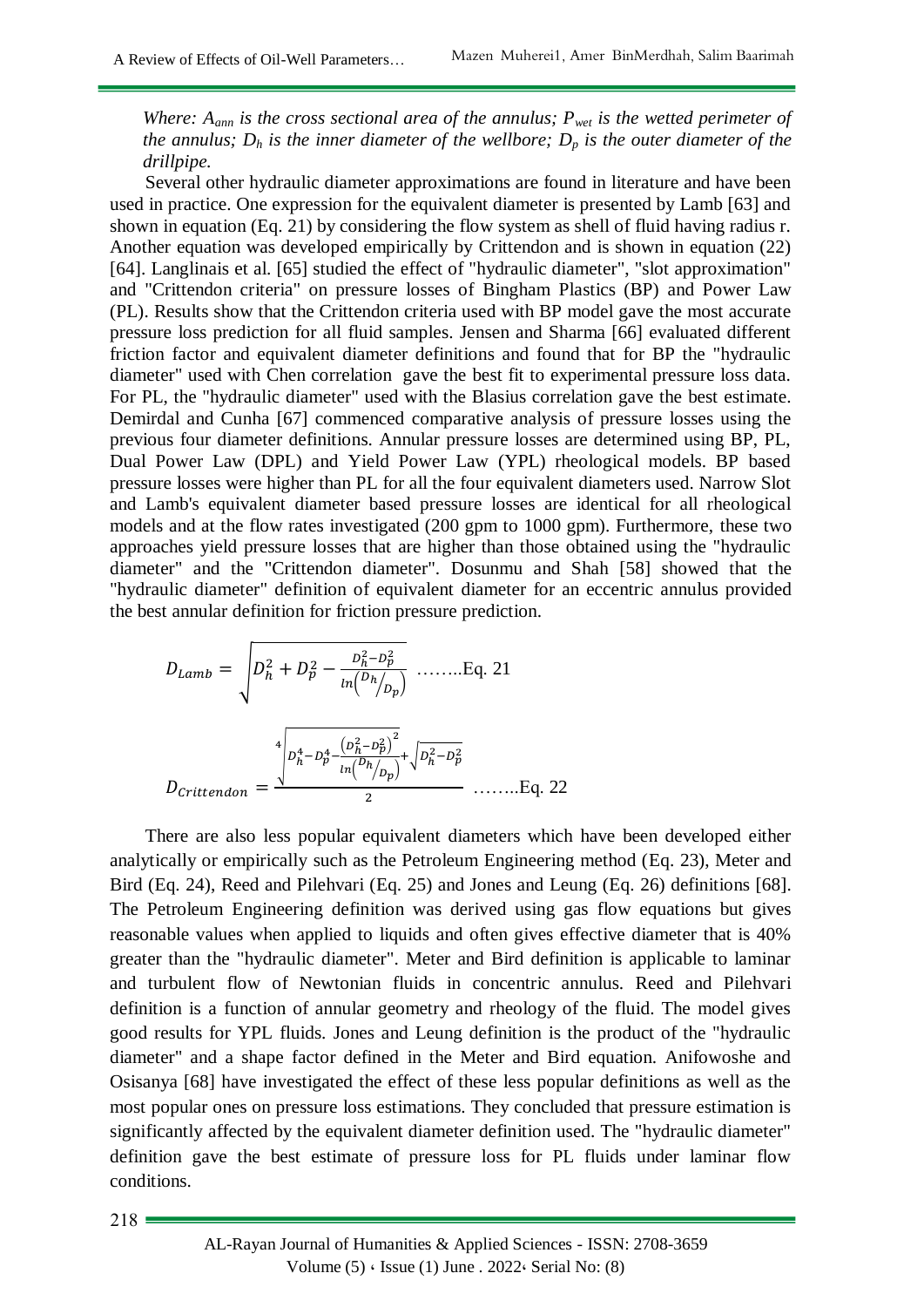$$
D_{Pet\,Eng} = \sqrt[5]{\left(D_h^2 + D_p^2\right)^2 \times \left(D_h^2 - D_p^2\right)^3} \quad \dots \dots \text{Eq. 23}
$$

$$
D_{Meter-Bird} = D_h (1 - K) \emptyset; \ \emptyset = \frac{1}{1 - K^2} \Big[ (1 + K^2) - \frac{1 - K^2}{\ln(1 / K)} \Big]; K = \frac{D_p}{D_h} \dots \text{Eq. 24}
$$
\n
$$
D_{Reed-Pilehvari} = \frac{D_h - D_p}{G}; G = \left(\frac{1 + Z}{2}\right) \frac{\left[n(3 - Z) + 1\right]}{\left[n(4 - Z)\right]} \dots \dots \text{Eq. 25}
$$
\n
$$
Z = 1 - \left[ 1 - \left(\frac{D_p}{D_h}\right)^Y \right]^{1/Y}; Y = 0.37n^{-0.14}
$$

 $D_{Jones-Leung} = \emptyset D_e$  ........Eq. 26

#### **7. Effect of Cuttings Accumulations**

Cuttings are generated by the bit are transported by the drilling fluid along the annulus. This affect the drilling fluid density and causes greater annular pressure losses than calculated. Furthermore, solid content increases the PV of BP fluids which included in pressure loss equations for BP fluids. Greater rate of penetrations, lower carrying capacity of the mud and inefficient solid control resulted in a higher concentration of these solids in the annulus and a greater effect on mud density and rheology. Cuttings accumulation are dominant at highly deviated wellbores. These cuttings are found as stationary or moving beds at the lower side of the wellbore [13-14]. Cuttings bedding causes a reduction in hydraulic diameter and flow area and increases the friction pressure loss. Therefore, in real drilling conditions the annular pressure loss will be affected by cuttings content as well as the other factors.

Equivalent circulation densities (ECD) are normally predicted using the hydrostatic pressure and frictional pressure drop in annulus, without considering the cuttings concentration in the annulus. This could lead to under estimations of ECD values. Correct ECD are predicted if cuttings concentrations together with slip velocity of cuttings are taking into consideration particularly for vertical and near vertical annuli [69]. Figure 4 shows equivalent circulation densities with and without cuttings. Kummen and Wold [33] studied the correlation between rapid alterations in cuttings concentration and the corresponding change in pressure loss, using standpipe pressure as pressure indicator. Drilling data were collected from two wells in the North Sea. A correlation between change in rate of penetration (ROP) and the response in standpipe pressure was found. However, calculations indicate that the change in pressure loss cannot be solely be explained by cuttings bedding, viscosity and density changes or weight of suspended cuttings in wellbore.



Figure 4: ECD at bottom hole with/without cuttings [69]

AL-Rayan Journal of Humanities & Applied Sciences - ISSN: 2708-3659 Volume  $(5)$   $\cdot$  Issue  $(1)$  June . 2022 $\cdot$  Serial No:  $(8)$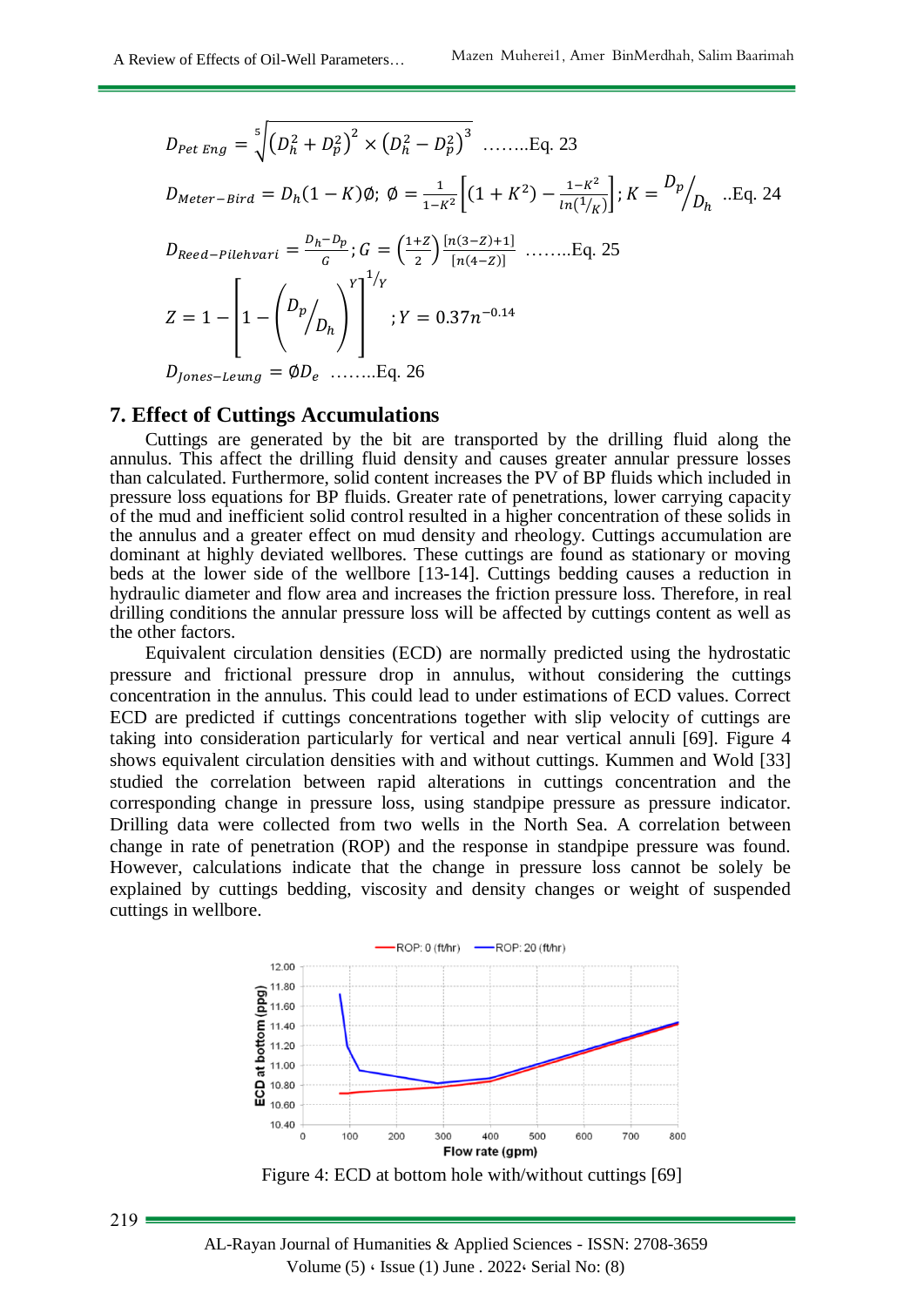### **8. Effect of Temperature and Pressure**

Drilling fluids are complex heterogeneous mixtures of various types of base fluids and chemical additives that must remain stable over a range of temperature and pressure. It is often assumed that drilling fluid properties are constant throughout the duration of drilling activities. This assumption is quite wrong in cases where there is a large variation in pressure and temperature conditions [70]. As the fluid flows in the wellbore, it absorbs heat from the formation, causing a rise in temperature. The temperature in the formation at an adequate distance from the wellbore is undisturbed and maintains the natural geothermal gradient. Increase in temperature will cause changes in the volumetric and rheological behaviour of the fluid. The fluid within the drillpipe receives heat from the annulus via convection on the inner and outer walls of the drillpipe and conduction through the drillpipe itself. There is also heat flow in and out of the differential elements within the drillpipe and annulus due to the bulk fluid flow. Temperature in the drillpipe and annulus are equal at the bottom of the hole [70].

During drilling operations, the drilling fluid is subjected to its own hydrostatic pressure and formation temperature. Drilling fluid rheological properties are typically measured at ambient pressure and temperature. These properties as well as the drilling fluid density are used in hydraulic calculations. In many cases the rheological variations with temperature are small, particularly for shallow wells as the temperature changes are not so large. Furthermore, many wells have a large window between pore pressure and fracture pressure, so errors in estimation of annular pressure loss have no dangerous consequences for well integrity and kick probability [71]. However, these properties are affected by the high temperatures and pressure sustained in real deep-well environments. The pressure and temperature differences between the hole and the surface are considerable, particularly in high pressure and high temperature wells (HPHT) and at low circulation rates [70]. Reliable prediction of equivalent circulation density (ECD) in HPHT wells require the use of pressure and temperature dependent rheology and density. These can be obtained directly from laboratory measurements at HPHT conditions of actual mud system, or from a model that is developed based on data from similar mud systems.

Higher well temperature lowers the drilling fluid density and affect its rheology. White et al. [6] performed downhole measurement of synthetic-based mud (SBM) in an offshore well. Results show sensitivity of the SBM rheology and density to temperature and pressure. High temperature conditions cause the drilling fluid to expand thermally, accordingly density and rheology decrease (Figure 5). While greater bottom hole pressure causes slight fluid compression and increases mud density and rheology (Figure 6). These are two opposing effects and failure to take such effects into account can lead to errors in the estimation of bottom hole pressure [9, 70].





AL-Rayan Journal of Humanities & Applied Sciences - ISSN: 2708-3659 Volume  $(5)$   $\cdot$  Issue  $(1)$  June . 2022 $\cdot$  Serial No:  $(8)$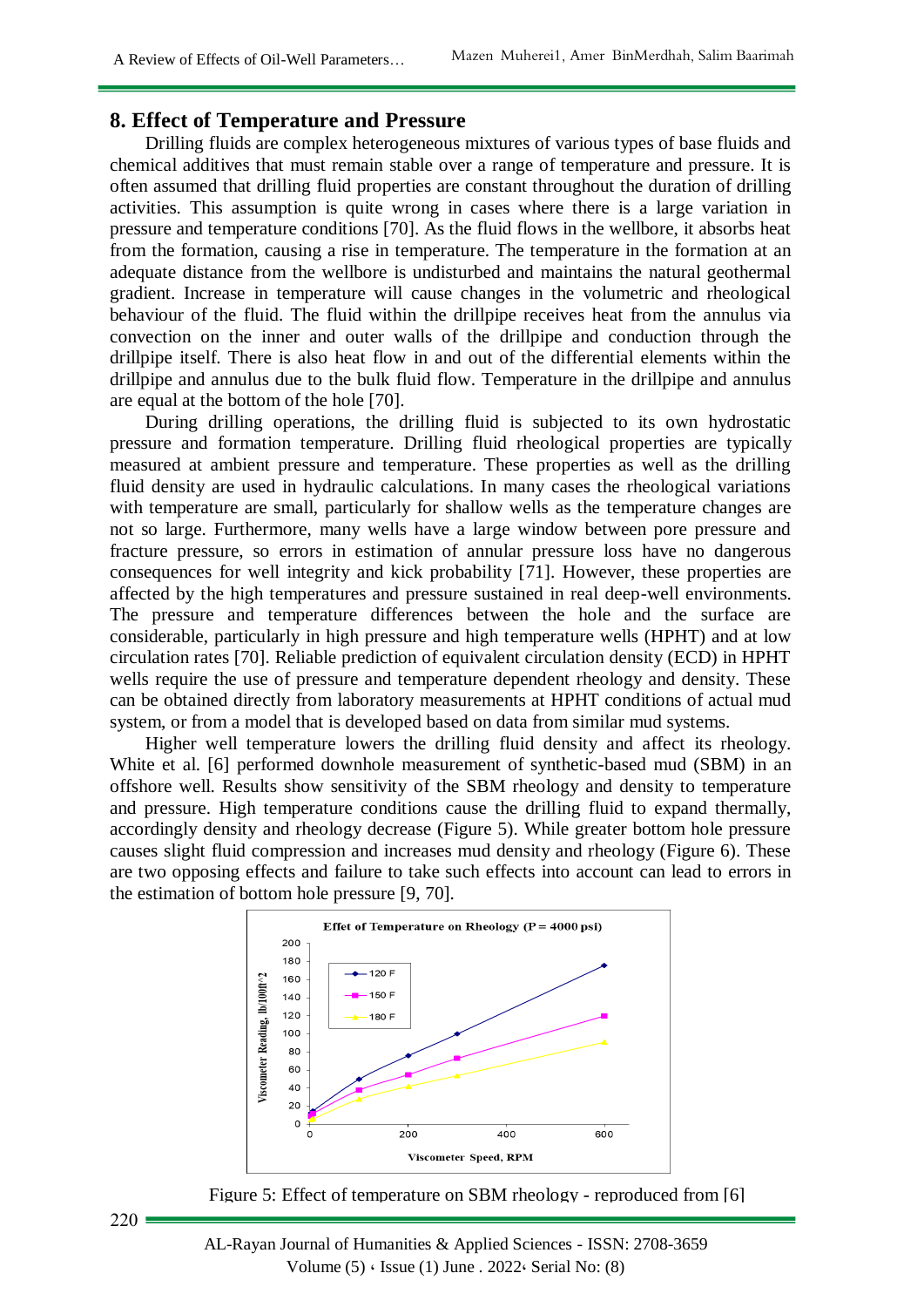

Figure 6: Effect of Pressure on SBM rheology - reproduced from [6]

Lately, Guracy et al. [72] experimentally investigated the effect of temperature on friction pressure loss through vertical concentric annulus using water and polymer based drilling fluid. The effect of temperature on consistency index "K" of PL model and yield point "YP" of BP model were more dominant than the effect of temperature on flow behaviour index "n" of PL model. Similar results have been reported earlier by White et al. [6]. The apparent viscosity decreased exponentially with increasing temperature and this decrease was more obvious in low shear rate values. Temperature also affect flow regime as earlier regime transition was observed with increasing temperature. Result of HPHT rheology experiments show that the effect of temperature is much larger than the effect of pressure particularly for water based muds [71, 73]. For oil-based muds in vertical wells the effect of temperature and pressure cancel out each other [9, 71].

Based on simulations that were performed by Hariss and Osisanya [70], results show that "the effect of temperature and pressure on the volumetric and rheological behaviour of drilling fluids play an important role in the bottom-hole pressure that will occur in deep hot wells. Generally, higher geothermal gradients lead to lower bottom-hole pressure and the inlet pipe temperature does not have a significant effect on the bottom-hole pressure. Higher circulation rates result in lower bottom-hole temperature and higher bottom-hole pressure. This is because the drilling fluid spends less time in the wellbore to absorb heat and thus undergoes a lesser degree of thermal expansion". These effects are not considered in normal hydraulic calculations and are considered a source of error, particularly in HPHT wells [9]. In order to accurately estimate the fluid density and frictional pressure loss in the wellbore, it is thus necessary to evaluate the temperature profile in the wellbore over time. And this require analysing the flow of heat in the wellbore.

### **9. Conclusion**

- Pressure drop relations most commonly used are based on a number of simplifying assumptions, such as concentric annular and circular sections, non-rotating drillstring, isothermal conditions in the borehole and steady state axial flow. These assumptions are not valid in real life.
- Pipe eccentricity, pipe rotation, high temperature, tool-joint, cuttings accumulations, pipe roughness can have significant effect on frictional pressure loss. Transportation and accumulation of cuttings cause an additional pressure loss in the well. If the rate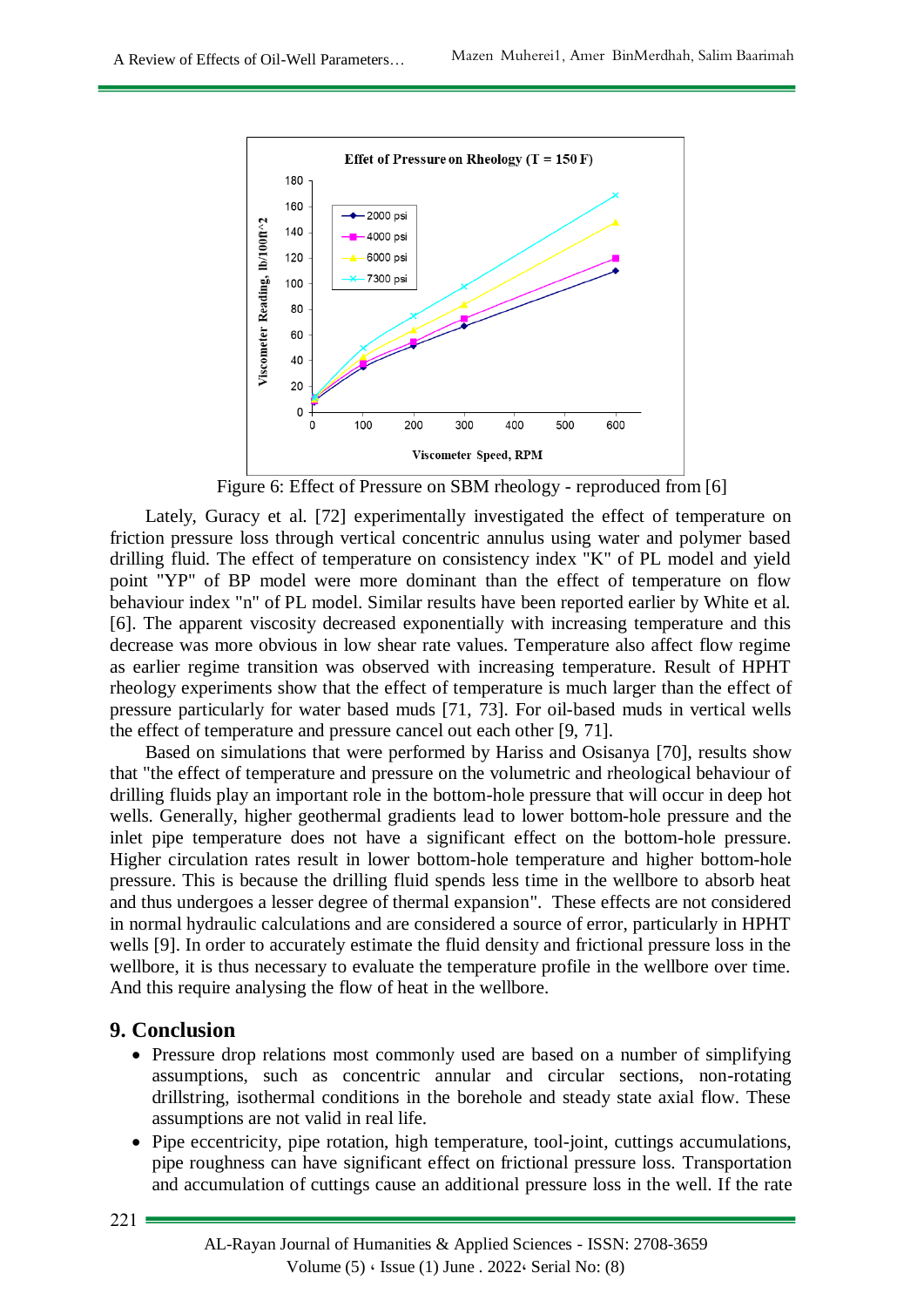of penetration is too high, or during drilling highly deviated wellbore, cuttings may accumulate in the annulus causing pressure build up.

- Different friction factor correlations for turbulent flow are in practice use which may rise the questions about which is the most accurate.
- Several simplified hydraulic diameters are used to approximate annular flow. Pressure loss predictions are affected by the used equivalent diameter definition.

## **10. References**

- 1. McCann, R.C., Quigley, M.S., Zamora, M., and Slater, K.S., 1995. Effects of High Speed Rotation on Pressure Losses in Narrow annuli. *J. SPE Drilling and Completion* **10** (2): 96-103. SPE-26343-PA. DOI: 10.2118/26343-PA.
- 2. Bode, D.J., Noffke, R.B., and Nickens, H.V., 1991. Well-Control Methods and Practices in Small-Diameter Wellbores. *J. Pet Tech* **43** (11): 1380-1386. SPE-19526-PA. DOI: 10.2118/19526-PA.
- 3. Haciislamoglu, M. and Cartalos, U., 1994. Practical Pressure Loss Predictions in Realistic Annular Geometries. SPE 28304-MS, presented at SPE annual technical conference and exhibition, 25–28 September, New Orleans, Louisiana. DOI: 10.2118/28304- MS.
- 4. Zamora, M. and Growcock, F., 2010. The Top 10 Myths, Misconceptions and Mysteries in Rheology and Hydraulics. Paper presented at the 2010 AADE Fluids Conference and Exhibition held at the Hilton Houston North, Houston, Texas, April 6-7, 2010, AADE-10-DF-HO-40.
- 5. Maglione, R. and Robotti, G., 1996. Field Rheological Parameters Improve Stand Pipe Pressure Prediction While Drilling. Paper SPE 36099-MS presented at the SPE Latin America/Caribbean Petroleum Engineering Conference, Port-of-Spain, Trinidad, April 1996. DOI: 10.2118/36099-MS.
- 6. White W.W., Zamora M., and Svoboda, C.F., 1996. Downhole measurements of synthetic based drilling fluid in offshore well quantify dynamic pressure and temperature distributions. SPE 35057-MS, Presented at IADC/SPE Drilling Conference, 12–15 March, New Orleans, Louisiana. Vol. 12 (3), p. 149. DOI: 10.2118/35057-MS.
- 7. Jeong, Y. and Shah, S., 2004. Analysis of Tool Joint Effects for Accurate Friction Pressure Loss Calculations. Paper SPE 87182, presented at the IADC/SPE Drilling Conference, Dallas, Texas, 2-4 March. DOI: 10.2118/87182-MS.
- 8. Ochoa, M.V., 2006. Analysis of Drilling Fluids Rheology and Tool Joint Effect to Reduce Errors in Hydraulics Calculations. PhD dissertation, Texas A&M U., College Station, Texas.
- 9. Ashena, R., Hekmatinia, A., Ghalambor, A., Aadnoy, B., Enget, C. and Rasouli, V., 2021. Improving Drilling Hydraulics Estimations - A Case Study. *Journal of Petroleum Exploration and Production Technology* (2021)11:2763-2776. DOI: 10.1007/s13202-021-01203-4.
- 10. Hemphill, T., Bern, P., Rojas, J.C., and Ravi, K., 2007. Field Validation of Drillpipe Rotation Effects on Equivalent Circulating Density. Paper SPE 110470, presented at the SPE Annual Conference and Technical Exhibition, Anaheim, California, 11- 14 November. DOI: 10.2118/110470-MS.
- 11. Enfis, M.S., 2011. The Effects of Tool-Joint on Annular Pressure Loss. Msc thesis, Mewbourne School of Petroleum and Geological Engineering, Norman, Oklahoma.
- 12. Saasen, A., 2014. Annular Frictional Pressure Losses During Drilling Predicting the Effect of Drillstring Rotation. *Journal of Energy Resources Technology*, Vol. 136, pp. 1-5.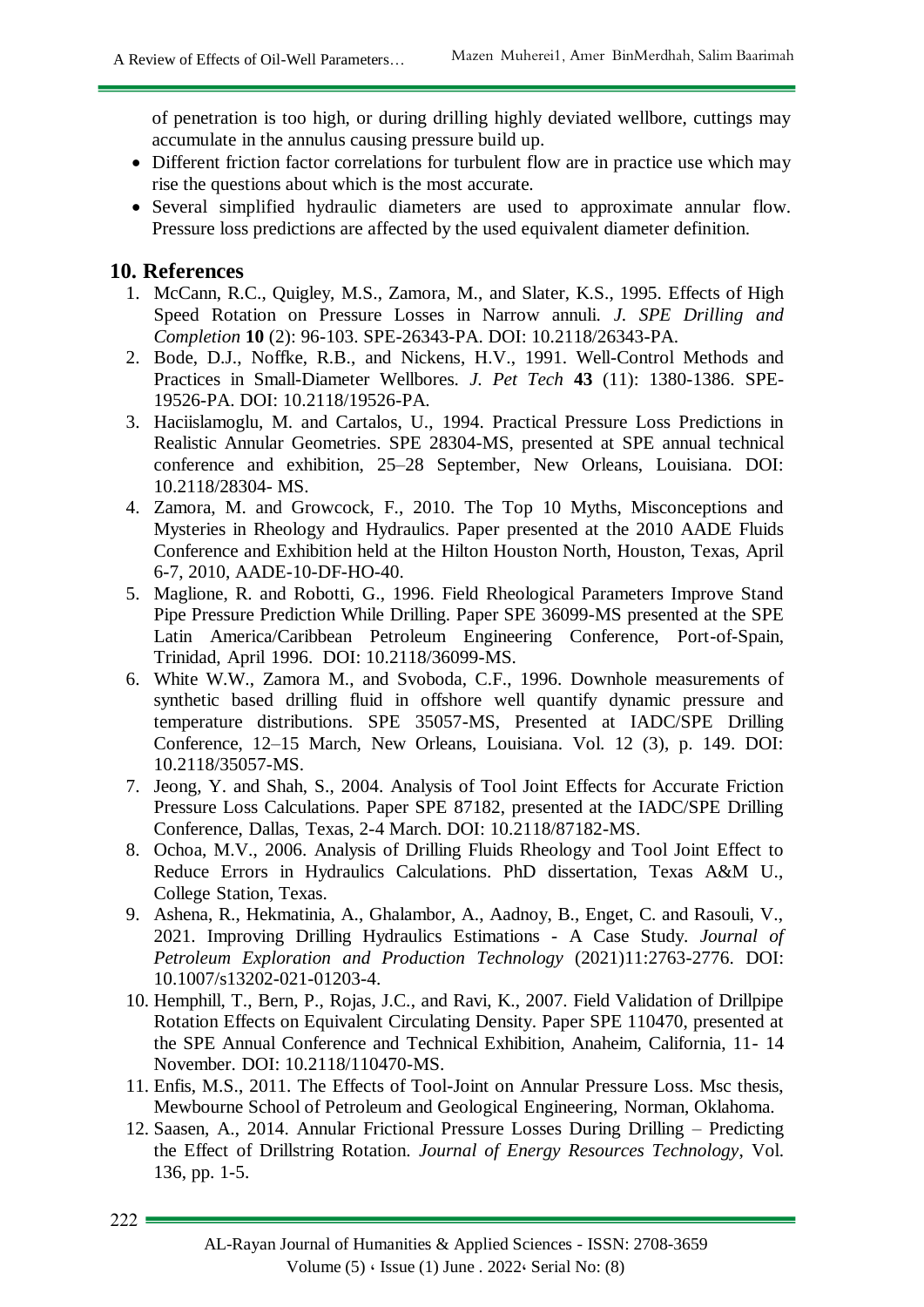- 13. Muherei, M.A., 2003. Cuttings Transport in Horizontal and Highly Deviated Wellbores. M.Sc thesis, University Teknologi Malaysia (UTM), Johor, Malaysia.
- 14. Muherei, M.A., Basaleh., S.S. and Bamaga, M.A., 2015. Hole Cleaning in Horizontal and Highly Deviated Wellbores Drilled with Coiled Tubing: Drillpipe Rotation Drawback Is It Significant?. *International Research Journal of Engineering and Technology* (*IRJET*), 2(9), 2280-2286.
- 15. Hemphill, T. and Ravi, K., 2006. Pipe Rotation and Hole Cleaning in an Eccentric Annulus. - IADC-SPE-99150, paper presented at the IADC/SPE Drilling Conference held in Miami, Florida, USA, 21-23 February 2006. DOI: 10.2118/99150.
- 16. Hansen, S.A., Rommetveit, R., Sterri, N., Aas, B., and Merlo, A., 1999. A New Hydraulic Model for Slim Hole Drilling Applications. Paper SPE 57579, presented at the SPE/IADC Middle East Drilling Technology Conference, Abu Dhabi, United Arab Emirates, 8-10 November. DOI: 10.2118/57579-MS.
- 17. Roy, S. and Zamora, M., 2006. Annular Flow-Loop Studies of Non-Newtonian Reservoir Drilling Fluids. Paper AADE-06-DF-HO-03, presented at the AADE Fluids Conference, Houston, Texas, 11-12 April.
- 18. Hansen, S.A. and Sterri, N., 1995. Drill Pipe Rotation Effects on Frictional Pressure Losses in Slim Annuli. Paper SPE 30488, presented at the SPE Annual Technical Conference and Exhibition, Dallas Texas, 22-25 October. DOI: 10.2118/30488-MS.
- 19. Ozbayoglu, M. and Sorgun, M., 2009. Frictional Pressure Loss Estimation of Non-Newtonian Fluids in Realistic Annulus with Pipe Rotation. Paper SPE 2009-042, presented at the Canadian International Petroleum Conference, Calgary, Alberta, 16-18 June. DOI: 10.2118/2009-042.
- 20. Ozbayoglu, M. and Sorgun, M., 2010. Frictional Pressure Loss Estimation of Water-Based Drilling Fluids at Horizontal and Inclined Drilling with Pipe Rotation and Presence of Cuttings. Paper SPE 127300, presented at SPE Oil and Gas India Conference and Exhibition held in Mumbai, India, 20-22 January 2010. DOI: 10.2118/127300.
- 21. Ooms, G.,M Burgerscentram, J.M., Kampman-Reinhartz, B.G., 1996. Influence of Drillpipe Rotation and Eccentricity on Pressure Drop over Borehole during Drilling. *Eur. J. Mech.* 5(1996) 695.
- 22. Wei, X., Miska, S.Z., Takach, N.E., Bern, P. and Kenny, P., 1998. The Effect of Drillpipe Rotation on Annular Frictional Pressure Loss. *Journal of Energy Resources Technology*, Vol. 120. P. 61.
- 23. Charlez, P., Easton, M., and Morrice, G., 1998. Validation of Advanced Hydraulic Modeling Using PWD Data. Paper OTC 8804, presented at the Offshore Technology Conference, Houston, Texas, 4-7 May. DOI: 10.4043/8804-MS.
- 24. Isambourg, P., Bertin, D., and Branghetto, M., 1998. Field Hydraulic Tests Improve HPHT Drilling Safety and Performance. Paper SPE 49115, presented at the Annual Conference and Technical Exhibition, New Orleans, Louisiana, 27-30 September. DOI: 10.2118/49115-MS. Also in *J. SPE Drilling and Completion*, December 1999, 219-227.
- 25. Delwiche, R.A., Lejeune, M., Mawet, P., and Vighetto, R., 1992. Slimhole Drilling Hydraulics. Paper SPE 24596, presented at the SPE Annual Conference and Technical Exhibition, Washington, D.C., 4-7 October. DOI: 10.2118/24596-MS.
- 26. Marken, C.D., He, X. and Saasen, A., 1992. The Influence of Drilling Conditions on Annular Pressure Losses. Paper SPE 24598, presented at the SPE Annual Technical Conference and Exhibition, Washington, D.C, 4-7 October. DOI: 10.2118/24598- MS.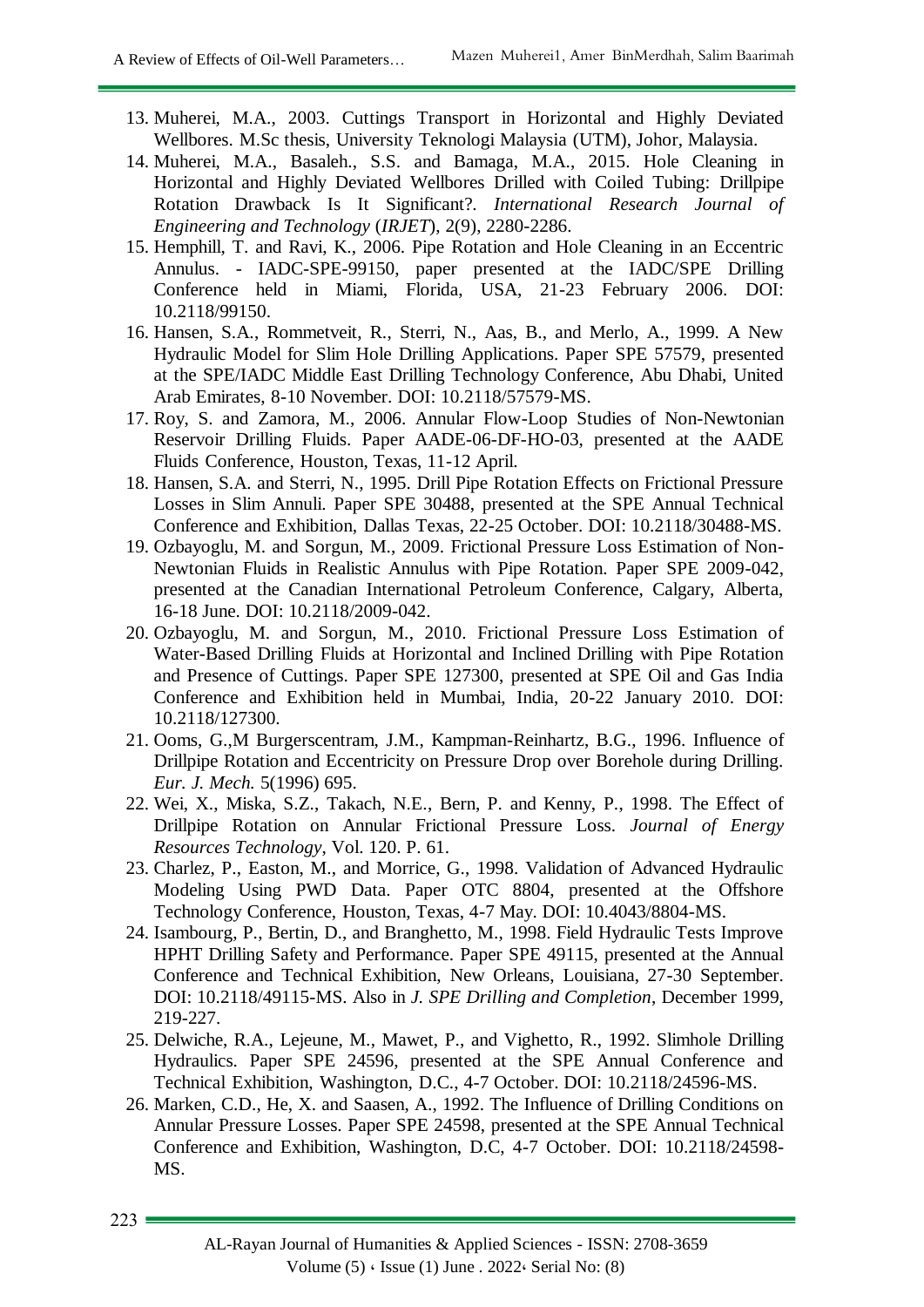- 27. Ward, C. and Andreassen, E., 1998. Pressure-While-Drilling Data Improve Reservoir Drilling Performance. *J. SPE Drill and Completion* **13** (1): 19-24. SPE-37588-PA. DOI: 10.2118/37588-PA.
- 28. Green, M.D., Thomesen, C.R., Wolfson, L., and Bern, P.A., 1999. An Integrated Solution of Extended Drilling Problems in the Niakuk Field, Alaska: Part II Hydraulics, Cuttings Transport and PWD. Paper SPE 56564, presented at the Annual Conference and Technical Exhibition, Houston, Texas, 3-6 October. DOI: 10.2118/56564-MS.
- 29. Hemphill, T., Ravi, K., Bern, P., and Rojas, J.C., 2008. A Simplified Method for Prediction of ECD Increase with Drillpipe Rotation. Paper SPE 115378, presented at the SPE Annual Technical Conference and Exhibition, Denver, Colorado, USA, 21-24 September. DOI: 10.2118/115378-MS.
- 30. Ahmed, R., Enfis, M., Miftah-El-Kheir, H., Laget, M. and Saasen, A., 2010. The Effect of Drillstring Rotation on Equivalent Circulation Density: Modeling and Analysis of Field Measurements. Paper SPE 135587, presented at the SPE Annual Technical Conference and Exhibition, Florence, Italy, 19–22 September. DOI:10.2118/135587-MS.
- 31. Ooms, G., Bugerscentrum, J.M. and Kampman-Reinhartz, B.E., 1999. Influence of Drillpipe Rotation and Eccentricity on Pressre Drop over Borehole during Drilling. Paper SPE 56638- MS, presented at the 1999 SPE Annual Technical Conference and Exhibition held in Houston, Texas, 3-6 October 1999. DOI: 10.2118/56638- MS.
- 32. Hemphill, T. and Ravi, K., 2005. Calculation of drill pipe rotation effects on axial flow: an engineering approach. Paper SPE 97158-MS, presented at SPE annual technical conference and exhibition, 9–12 October, Dallas, Texas. DOI: 10.2118/97158- MS.
- 33. Kummen, H.T. and Wold, A.A., 2015. The Effect of Cuttings on Annular Pressure Loss. M.Sc. thesis, NTN-Trondheim, Norwegian University of Science and Technology.
- 34. Haciislamoglu, M. and Langlinais, J., 1990. Non-Newtonian Flow in Eccentric Annuli. *Journal of Energy Resources* 112 (3): 163-169.
- 35. Wang, H., Su, Y., Bai, Y., and Gao, Z., 2000. Experimental Study of Slim-hole Annular Pressure Loss and its Field Applications. Paper IADC/SPE 59265, presented at the 100 IADC/SPE Drilling Conference, New Orleans, Louisiana, 23- 25 February. DOI:10.2118/59265-MS.
- 36. Silva, M.A. and Shah, S.N., 2000. Friction Pressure Correlations of Newtonian and Non-Newtonian Fluids through Concentric and Eccentric Annuli. Paper SPE 60720, presented at the SPE/ICOTA Coiled Tubing Roundtable, Houston, TX, 5-6 April. DOI: 10.2118/60720-MS.
- 37. Ahmed, R. and Miska, S., 2008. Experimental Study and Modeling of Yield Power-Law Fluid Flow in Annuli with Drillpipe Rotation. Paper SPE 112604, presented at the SPE/IADC Drilling Conference, Orlando, Florida, 4-6 March. DOI: 10.2118/112604-MS.
- 38. Rabia, H., 1985. Oilwell drilling engineering. Published by Graham and Trotman, Principles and Practices, chapter 5.
- 39. Blasius, H. 1913. Das Aehnlichkeitsgesetz bei Reibungsvorgangen in Flussigkeiten. *VDL Forsch*, 131–137.
- 40. Moore, P.L., 1974. Drilling Practices Manual. Petroleum Publishing Co., chapter 7, pp. 205 – 226.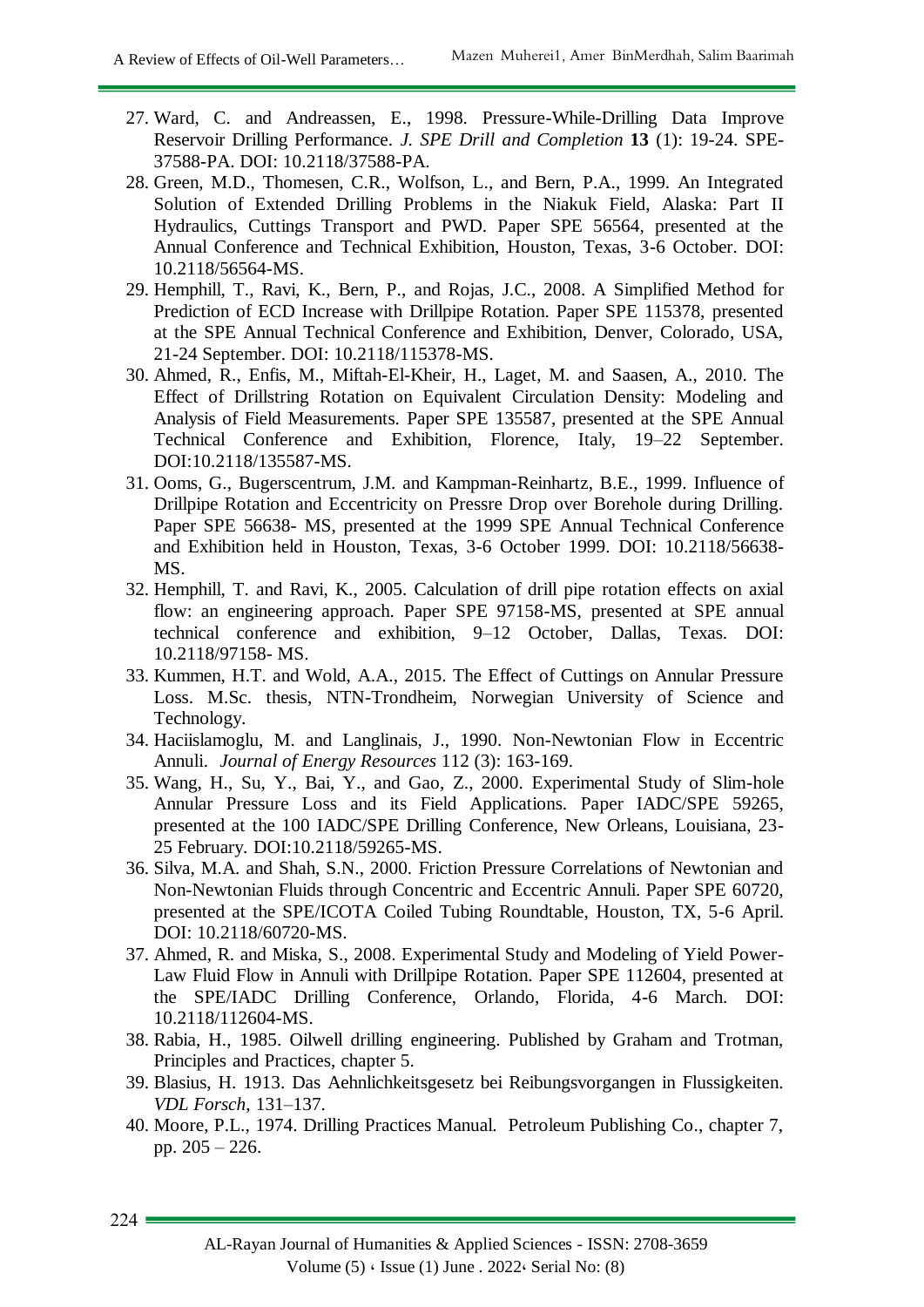- 41. Adams, N.J., 1985. Drilling Engineering A Complete Well Planning Approach. PennWell Publishing Company. p. 678 -700.
- 42. Bourgoyne, Jr A.T., Millheim, K.K., Chenevert, M.E., Young, Jr F.S., 1986. Applied drilling engineering, SPE Textbook Series Vol. 1, ISBN: 978–1–55563– 001–0, chapter 4.
- 43. Moore P.L. (1986). "Drilling Practices Manal." 2<sup>nd</sup> Edition, PennWell Publishing Company, chapter 7, pp.247 - 267.
- 44. Bourgoyne, Jr A.T., Millheim, K.K. Chenevert, M.E., Young, Jr F.S., 1991. Applied drilling engineering, SPE Textbook Series Vol. 2, ISBN: 978–1–55563–001–0.
- 45. Carden, R.S., Grace, R.D., and Shursen, J.L., 2004. Drilling Practice. Chapter 6, Petroskills, LLC, an OGCI Company, Tulsa, Oklahoma.
- 46. Guo, B. and Li, G., 2011. Applied Drilling Circulation Systems Hydraulics, Calculations and Methods. Gulf Professional Publising – an imprint of Elsevier.
- 47. Hossain, M.E. and Al-Mejed, A.A., 2015. Fundamentals of Sustainable Drilling Engineering. Scrivener Publishing LLC, 100 Cummings Center, Suite 541J, Beverly, MA 01915-6106. ISBN 978-0-470-87817-0.
- 48. Colebrook, C.F., 1938. Turbulent Flow in Pipes, with Particular Reference to the Transition Region between the Smooth and Rough Pipe Laws. *J.Inst. Civil Engs.*, London.*, JICE* 11:133–139.
- 49. Offor, U.H. and Alabi, S.B., 2016. Artificial Neural Network Model for Friction Factor Prediction. *Journal of Materials Science and Chemical Engineering*, 4, 77- 83. DOI: 10.4236/msce.2016.47011.
- 50. Haaland, S.E. 1983. Simple explicit equation for friction factor. *J Hydraul Div Am Soc Civ Eng.* 102, 674-677.
- 51. Moody, L.F., 1947. An Approximate Formula for Pipe Friction Factors. *Trans ASME* 69, 1005-1006.
- 52. Zamora, M., Roy, S., and Slater, K., 2005. Comparing a basic set of drilling fluid pressure loss relationships to flow-loop and field data. AADE National Technical Conference and Exhibition.
- 53. Churchill, S.W., 1973. Empirical Expressions for the Shear Stress in Turbulent Flow in Commercial Pipe. *AIChE J*, 19, 375-376.
- 54. Asker, M., Turgut, O.E., and Coban, M.T., 2014. A Review of Non Iterative Friction Factor Correlations for the Calculation of Pressure Drop in Pipes. *Bitlis Eren Univ Journal of Science and Technology*, 4(1), 1-8, June 2014.
- 55. Chen, N.H., 1979. An Explicit Equation for Friction Factor in Pipe. *Ind. Eng. Chem Fund*, 18, 96-297.
- 56. Muzzo, L.E., Matoba, G.K. and Ribeiro, L.F., 2021. Uncertainty of Pipe Flow Friction Factor Equations. Mecaics Research Communication, 116, 103764. DOI: 10.1016/j.mechrescom.2021.103764.
- 57. Dodge, D.G. and Metzner, A.B., 1959. Turbulent Flow of Non-Newtonian Systems." *AIChE J.*, 5 No2, 189 – 204. DOI: 10.1002/aic.690050214.
- 58. Dosunmu, I.D. and Shah, S.N., 2013. Evaluation of Friction Factor Correlations and Equivalent Diameter Definitions for Pipe and Annular Flow of Non-Newtonian Fluids. *Journal of Petroleum Science and Engineering,* 109, 80-86. DOI: 10.1016/j.petrol.2013.02.007.
- 59. Schuh, F.J. 1964. Computer Makes Surge-Pressure Calculations Useful. *Oil and Gas J* (3 Aug 1964) 96-104.
- 60. API, American Petroleum Institute (1995). "Recommended Practice on the Rheology and Hydraulics of Oil-Well Drilling Fluids."  $4<sup>th</sup>$  edition, (June 1995).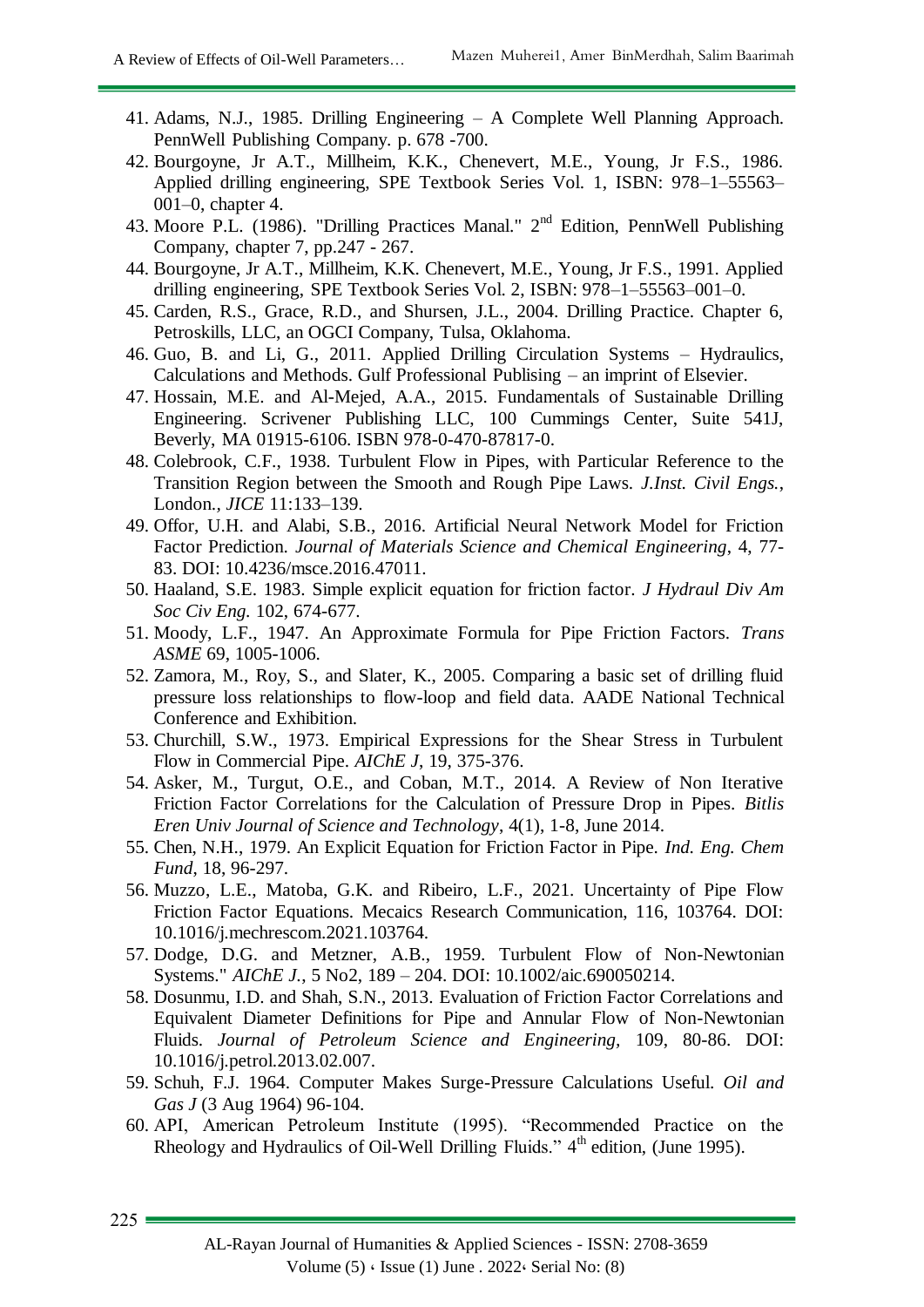- 61. Metzner, A.B. and Reed, J.C., 1955. Flow of non-Newtonian Fluids-Correlation of the Laminar, Transition and Turbulent Flow Regions. *AIChE J*. (1955) 1, No. 4, pp. 434-40.
- 62. Gatlin, C., 1960. Petroleum Engineering Drilling and Completion. Prentice Hall, Inc., Englewood Cliffs, N.J., chapter 7, pp. 94 – 107.
- 63. Lamb, H., 1945. Hydrodyamics. 6<sup>th</sup> Edition, Dover Publications, New York City.
- 64. Crittendon, B.C., 1959. The Mechanics of Design and Interpretation of Hydraulic Fracture Treatments. Paper SPE 1106-G presented at the 33<sup>rd</sup> Annual Fall Meeting of the Society of Petroleum Engineers at Houston, Texas, October 5-8, 1958. Also in *J. of Petroleum Technology*, pp. 21-29, October, 1959. DOI: 10.2118/1106-G.
- 65. Langlinais, J.P., Bourgoyne, A.T., and Holden, W.R., 1985. Frictional Pressure Losses for Annular Flow of Drilling Mud and Mud–Gas Mixtures. *Trans. AIME*, 107,142–151.
- 66. Jensen, T.B., and Sharma, M.P., 1987. Study of Friction Factor and Equivalent Diameter Correlations for Annular Flow of Non-Newtonian Drilling Fluids. *Trans.AIME*, 109, 200–205.
- 67. Demirdal, B. and Cunha, J.C., 2007. Investigaton of Effect of Equivalent Diameter Definitions on Determination of Pressure Losses of Non-Newtonian Fluids in Annuli. Paper presented at the Petroleum Society's  $8<sup>th</sup>$  Canadian International Petroleum Conference (58<sup>th</sup> Annual Technical Meeting), Calgary, Alberta, Canada, June 12-14.
- 68. Anifowoshe, O. and Osisanya, S.O., 2012. The Effect of Equivalent Diameter Definitions on Frictional Pressure Loss Estimation in an Annulus with Pipe Rotation. Paper SPE 151176 presented at the SPE Deepwater and Completions Conference and Exhibition held in Galveston, Texas, 20-21 June. DOI: 10.2118/151176-MS.
- 69. Xiang, Y. and Liu, G., 2012. Impact of Cuttings Concentration on ECD during Drilling. Paper presented at the 2012 AADE Fluids Technical Conference and Exhibition held at the Hilton Houston North Hotel, Houston, Texas, April 10-11, 2012.
- 70. Harris, O.O. and Osisanya, S.O., 2005. Evaluation of Equivalent Circulation Density of Drilling Fluids Under High-Pressure/High-Temperature Conditions. SPE 97018 paper presented at the 2005 Annual Technical Conference and Exhibition held in Dallas, Texas, 9-12 October 2005. DOI: 10.2118/97018-MS.
- 71. Rommetveit, R. and Bjorkevoll, K.S., 1997. Temperature and Pressure Effects on Drilling Fluid Rheology and ECD in Very Deep Well. Paper SPE/IADC 39282 presented at the 1997 SPE/IADC Middle East Drilling Technology Conference held in Bahrain, 23-25 November 1997. DOI: 10.2118/39282-MS.
- 72. Guracy, K.O., Akin, S. and Gucuyener, I.H., 2019. Experimental Investigation of the Effect of Temperature on Friction Pressure Loss of Polymeric Drilling Fluid through Vertical Concentric Annulus. Proceedings of the  $44<sup>th</sup>$  Workshop on Geothermal Reservoir Engineering, Stanford University, Stanford, California, Feburary 11-13, 2019.
- 73. Patel, A. and Chaudhari, R., 2014. Optimization of Well Hydraulics for Riserless Deepwater Drilling Operations under High Temperature and High Pressure Environment. Paper SPE 172304-MS, presented at SPE annual Caspian technical conference and exhibition, 12–14 November, Astana, Kazakhstan. DOI:10. 2118/172304- MS.

AL-Rayan Journal of Humanities & Applied Sciences - ISSN: 2708-3659 Volume  $(5)$   $\cdot$  Issue  $(1)$  June . 2022 $\cdot$  Serial No:  $(8)$